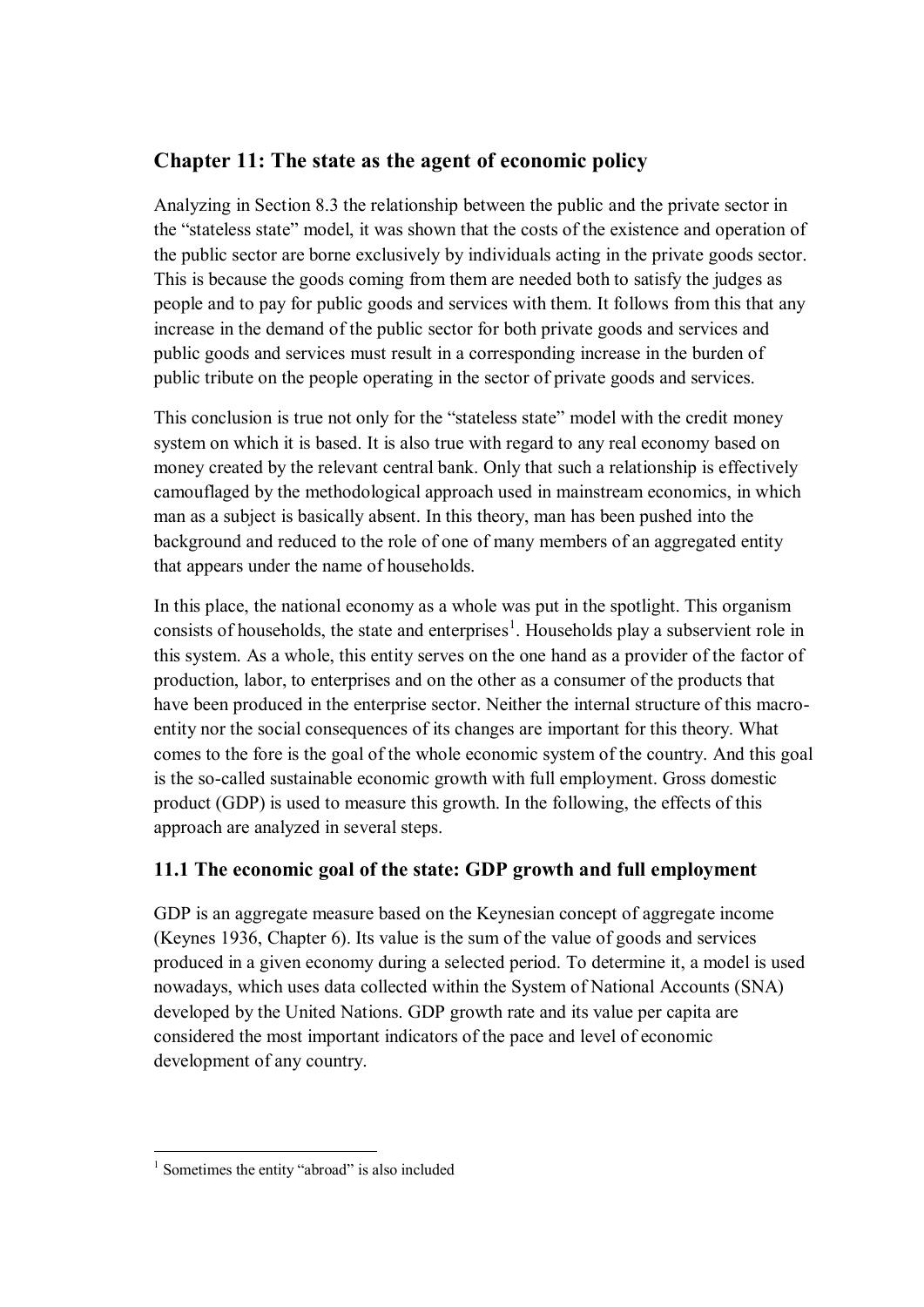In macroeconomic terms, three factors of production, capital, land and labor, are involved in the process of creating GDP. Each of them receives appropriate remuneration for its contribution to this process; this is the income of a given factor of production. For the factor "capital" the income is profits and interest on invested capital, for the factor "land" - land rent, and for the factor "labor" - the sum of wages<sup>2</sup>. The sum of these three types of income makes up the national income, which is the financial equivalent of GDP. From the income earned, each of these factors of production, after paying due taxes, finances its purchases of needed goods and services. The national income thus distributed allows the products and services created in the economy to be used according to their purpose for private consumption, business investment, and public consumption. These three aspects of GDP, i.e. creation, distribution and utilization are presented in the form of the equality (tautology)<sup>3</sup>:

 $Y = C + I + G$  - production and utilization of GDP,

 $Y = C + S + T$  - distribution of national income, from which it follows that:

 $S + T = I + G$ ,

Where:

Y - GDP from the production side, i.e. the value of final goods and services that make up the tangible structure of GDP

C - consumption expenditures of households

I - investment expenditures of enterprises

G - public expenditure (public consumption)

S - savings of households

 $T -$ taxes

 $\overline{a}$ 

The driving force of economic growth is considered to be so-called aggregate demand. It consists of private consumer spending (C), business investment spending (I) and government spending (G). When private demand of consumers and investors for some reason does not grow or grows insufficiently to ensure so-called sustainable growth at full employment, the theory suggests that the state should intervene with public spending. Their effect is claimed to be an increase in GDP by a certain multiple of the expenditures made. The size of this spending multiplier (m) is determined by a parameter Keynes called the marginal propensity to consume<sup>4</sup>. The purpose of such spending does not matter<sup>5</sup>. It is believed that in each case they set off a chain reaction

 $2$  It is worth noting that the meaning of the term "income" is slightly different than that used in this study (see Chapter 7.)

 $3$  For simplicity, the fourth component on the right side of this equality is often omitted, namely net exports (Xn), the balance of exports minus imports.

<sup>&</sup>lt;sup>4</sup> In the simplest form of the model m=1/(1-c) or m=1/s, where m is the multiplier, c is the marginal propensity to consume, s is the marginal propensity to save, with c+s=1. Vide any textbook on Keynesian macroeconomics, e.g. Samuelson, Dornbusch, Krugman, Mishkin and many others.

<sup>&</sup>lt;sup>5</sup> Probably to sharpen the problem, Keynes used an argument like this in his work (Keynes 1936, p. 129): "If the Treasury were to fill old bottles with banknotes, bury them at suitable depths in disused coalmines which are then filled up to the surface with town rubbish, and leave it to private enterprise on well-tried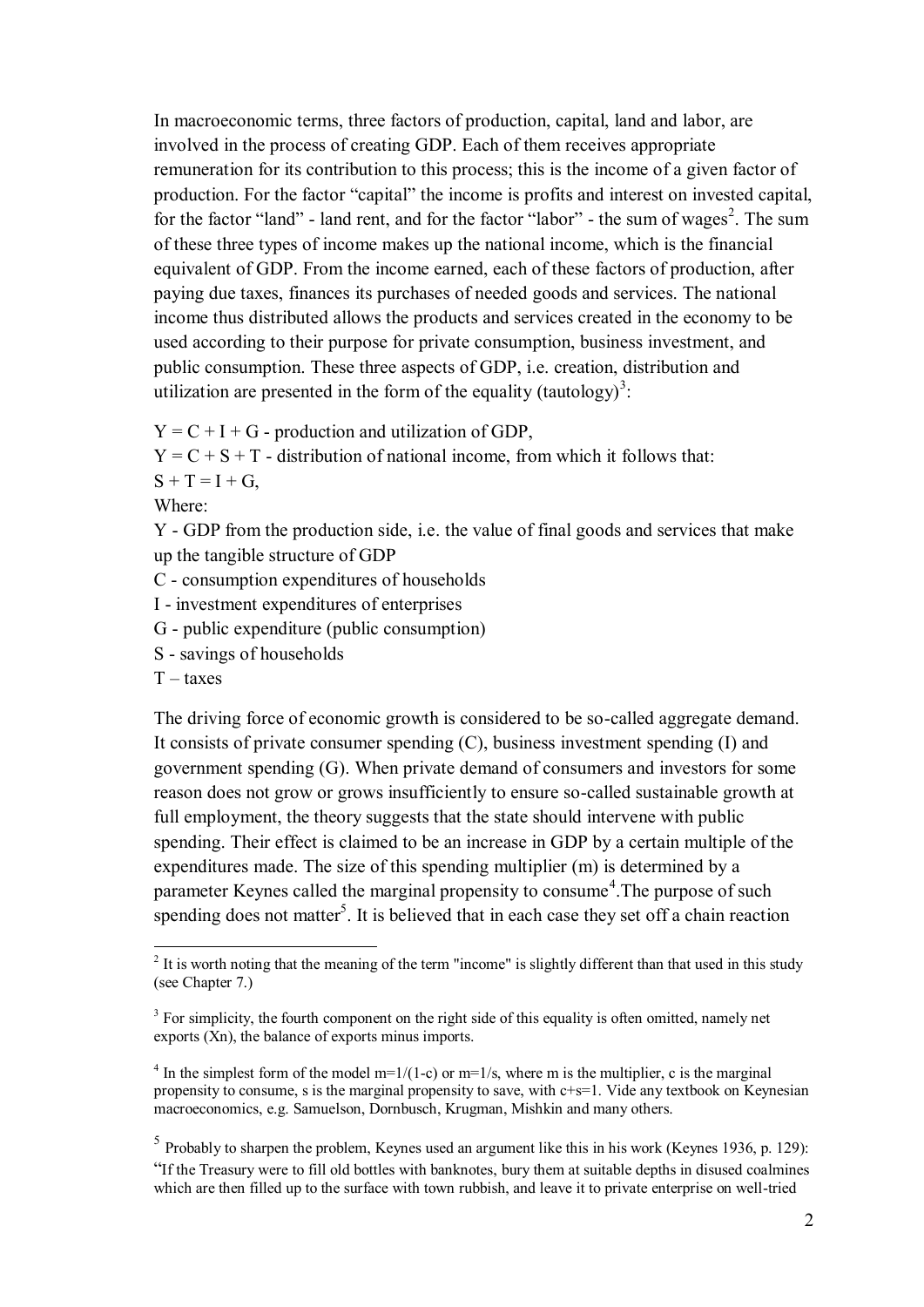leading directly or indirectly to an increase in employment and social welfare. Among other things, this theory leads to the practical conclusion that an increase in employment in the public sector directly contributes to combating a serious social problem, such as unemployment, and that it also translates into a corresponding increase in GDP.

In demonstrating the weaknesses of the Keynesian growth theory underlying the concept of GDP, let us begin with a matter most often overlooked in economic analysis, but which is of considerable economic and social importance. This is the physical structure of GDP. By omitting it, the image of the economy provided by comparisons of the absolute value of GDP in individual countries, as well as various relative indicators based on this aggregate, such as GDP per capita or annual GDP growth rate, does not reflect the real state of affairs, and in extreme cases, even falsifies it. Here is an example that illustrates this.

Let us suppose that in a certain closed economy half of the population works in public administration at various levels and the other half works in enterprises in the form of joint stock companies. Let part of these enterprises produce public goods, and the other part produce the means of production and capital goods needed by industry. Suppose further that the output of these enterprises is entirely bought by the recipients; the public goods are bought by the state, and the capital goods are bought by the companies themselves. In this model, the state does not collect taxes, so it finances all public expenditures with funds created for this purpose by the national central bank in accordance with a previously adopted cash plan<sup>6</sup>. Companies, on the other hand, finance their expenditures from sales revenues of their production. Thanks to this, the management and employees of companies, that is, the whole so-called "human capital", receive income due to them in the form of salaries, while the companies themselves, as legal persons, make profits. Let us further assume that these profits are entirely reinvested to finance development investments. Let us also assume that wages, salaries and profits grow at a rate of 15% per year, and that the prices of industrial products do not change, because the increase in personnel costs is compensated by reductions in material costs caused by technological progress and increases in labor productivity.

Under these assumptions, the real GDP growth rate calculated according to the SNA methodology would thus be 15% per year. This would be a case of the Keynesian ideal of an economy with full employment, with dynamic, constant economic growth and

principles of *laissez-faire* to dig the notes up again (the right to do so being obtained, of course, by tendering for leases of the note-bearing territory), there need be no more unemployment and, with the help of the repercussions, the real income of the community, and its capital wealth also, would probably become a good deal greater than it actually is. It would, indeed, be more sensible to build houses and the like; but if there are political and practical difficulties in the way of this, the above would be better than nothing."

<sup>&</sup>lt;sup>6</sup> This was more or less the mechanism of financing the economy envisaged by the theory of finance of a socialist economy, which was taught to students back in the 1980s. (see, for example, Fedorowicz 1970). The only difference between this economy and the model under analysis was that there was a state-owned sector of production of market goods, which, however, was always inefficient, and the private sector was tolerated only in family farming and in crafts.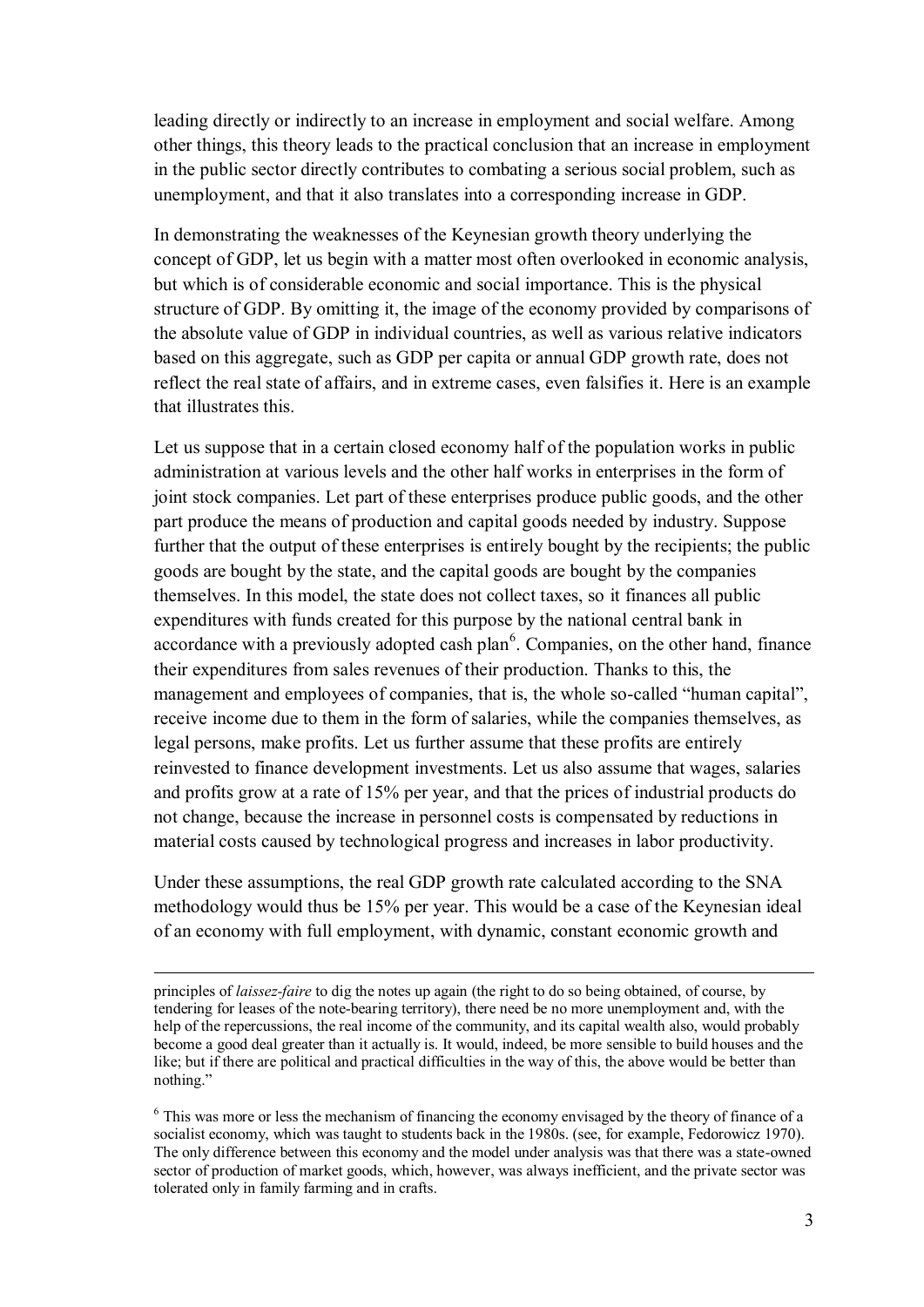with macroeconomic equilibrium between aggregate demand and aggregate supply. This equilibrium is expressed by the equality  $Y = C+I+G$ , in which the left-hand side is the aggregate supply of final goods, Y, which consists, in our model, of the value of services sold to the state by its employees and the value of final public goods needed for the functioning of the state, sold to the state by businesses, while the right-hand side is the aggregate demand, which consists, as noted above, of the demand for consumption, C, the demand for investment, I, and the demand from the public sector, G. The only thing is that consumption (C) would have to be zero, since no one in this model produces the goods that people need to live. Instead, everyone would have rapidly growing income and savings.

The problem in the case analyzed here is that the gross domestic product calculated according to SNA principles not only fails to reflect the true state of the economy, but actually obscures it. It is, of course, true that this sample economy produced the goods and services that made up the value of its GDP, and that each of its components has a specific use. It is also indisputable that both the purchaser of final goods, which here is the state, and the buyers of intermediate goods, i.e., businesses, pay for what they buy. So everything gives the appearance of a normal market. In reality, however, we are dealing with a situation in which people, for the wages they receive, cannot buy anything that could serve to satisfy their life needs, because no one there either produces goods for the population or provides the services it needs. The money income earned by people is therefore in this case a pure illusion of wealth, a perfect illustration of the concept of "empty money", behind which there are no goods that they could receive in exchange for their services.

If there were no money in this model, the matter would be clear and unambiguous. In factories producing the goods needed by the state, people would have to work under duress and for free. Otherwise, no one would produce those goods. In the same way, people in public administration would have to work for free. For this model state, as shown in chapter 8, would have no other way to provide the goods and services it needs. If, on the other hand, the state uses its own money, it can accomplish the same thing by pretending that it does so according to market principles, that is, that it buys these goods and services and pays for them with its money. In reality, by taking over real goods and services from people, the state gives them the illusion of wealth in the form of money. In this way, it manages to expropriate people from the results of their work in a deceitful, one might say "gloved" way. We will return to this issue later in this work.

The example used above is, of course, extremely simplistic and based on the implicit assumption that what people need to live, they acquire somehow outside the model. However, the point is precisely that when we focus on the main two objectives of the national economy, which are economic growth and full employment, and ignore what makes up GDP and how government spending is financed, the conclusions drawn from such an analysis about the level of economic development and social welfare may turn out to be completely false.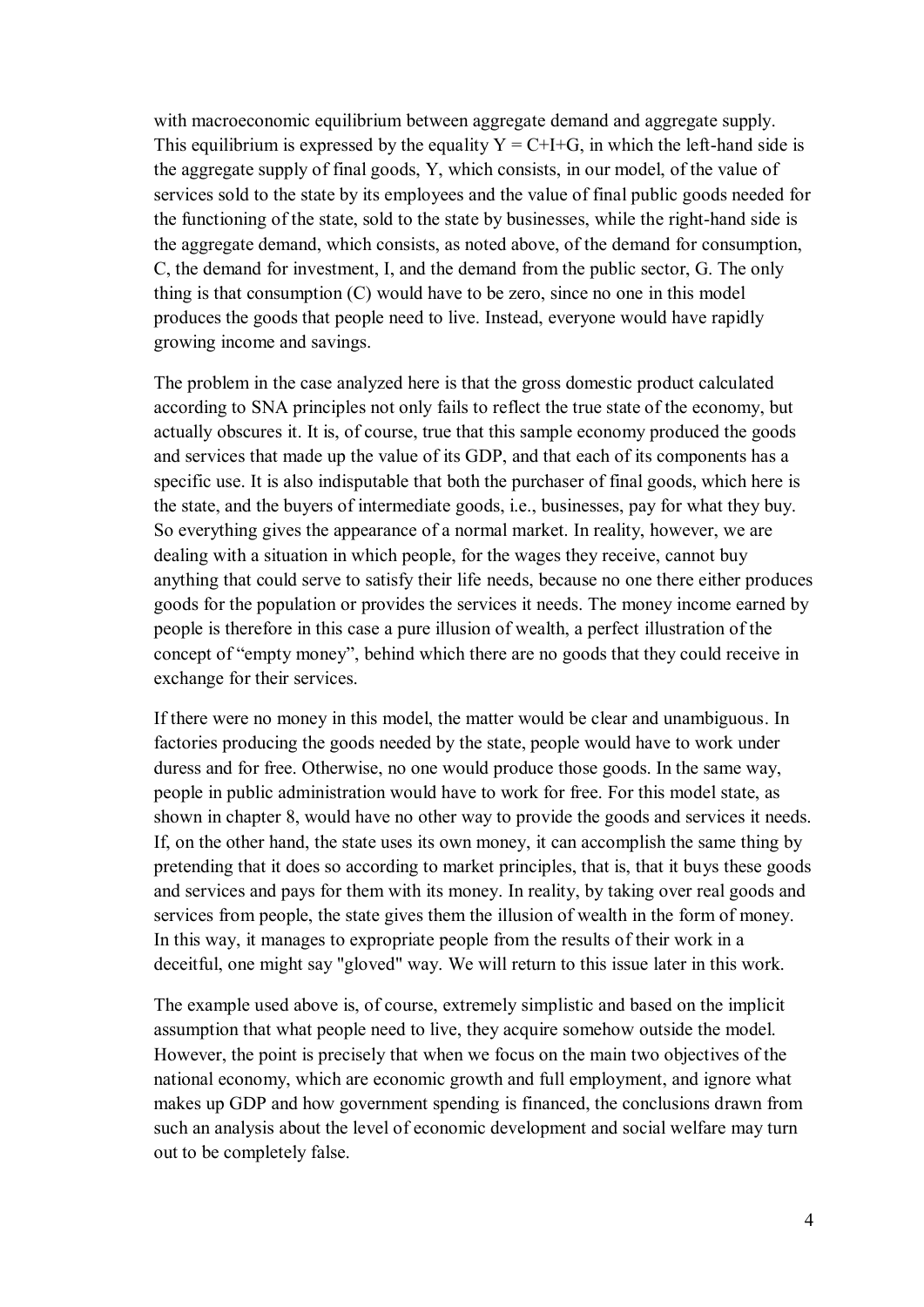In the real world, North Korea, an authoritarian communist state where private property is practically limited to personal belongings and everything else is state-owned, comes closest to this extreme model. Although there is no official data on the state of the North Korean economy, it can be said with certainty that it produces a gross domestic product each year with an identifiable value both in absolute terms and per capita. It is also possible to compare these measures both in time and in space<sup>7</sup>. However, leaving aside the results of such comparisons, which are of course of some importance, it cannot be denied that this aggregate is dominated from the material point of view by goods and services needed for the maintenance of the army and the implementation of the armaments program as well as imported consumer goods intended for the ruler and his court. On the other hand, the sector of goods and services for the population is of marginal interest to the authorities.

The owner of all enterprises and institutions, and therefore the only employer, is of course the state. The citizens, in turn, are obliged to work wherever they are directed. In return for their work, they receive remuneration in the amount determined by the authorities in money created by those authorities. In a purely formal sense, then, one could speak of some substitute for a market in private goods and services, since both goods and services are produced for the population and all those who work there sell their specific private services to their employer, for which they receive some remuneration. Only that this "market" has little to do either with the principle of voluntariness or with the principle of reciprocity. Both the compulsion of labor and the fact that the government decides on wages, production and the prices of other goods and services mean that the degree to which the state expropriates people of the results of their labor is extremely high. In fact, this system is closer to slavery than to a market economy. People perform the tasks set by the authorities, but in return for the payment they receive they can get little more than a bowl of rice a day, which is enough for a slave to survive. This is determined not so much by the absolute value of GDP as by the small share of goods and services for the population and the fact that the money created by the state is used for payment. The state, on the other hand, can afford to provide a life of luxury for the dictator and his courtiers and to implement an arms program, including nuclear and space armaments.

The situation of the population in other communist-type economies is slightly better in this respect. To the greatest extent it depends on the policy of the authorities with respect to the sector of goods and services for the population and on the participation of private enterprises in it. The latter are important insofar as, despite various administrative restrictions, they always adjust to demand faster than state enterprises. The more liberal the government's policy towards this sector is and the greater its share in GDP, the less visible and less acute are the problems of satisfying the needs of the

<sup>&</sup>lt;sup>7</sup> See, for example[, https://forsal.pl/galeria/1138735,najwieksza-zagadka-ekonomiczna-swiata-jak-duza](https://forsal.pl/galeria/1138735,najwieksza-zagadka-ekonomiczna-swiata-jak-duza-jest-gospodarka-korei-polnocnej-wykresy.html)[jest-gospodarka-korei-polnocnej-wykresy.html.](https://forsal.pl/galeria/1138735,najwieksza-zagadka-ekonomiczna-swiata-jak-duza-jest-gospodarka-korei-polnocnej-wykresy.html) accessed 3.03.2022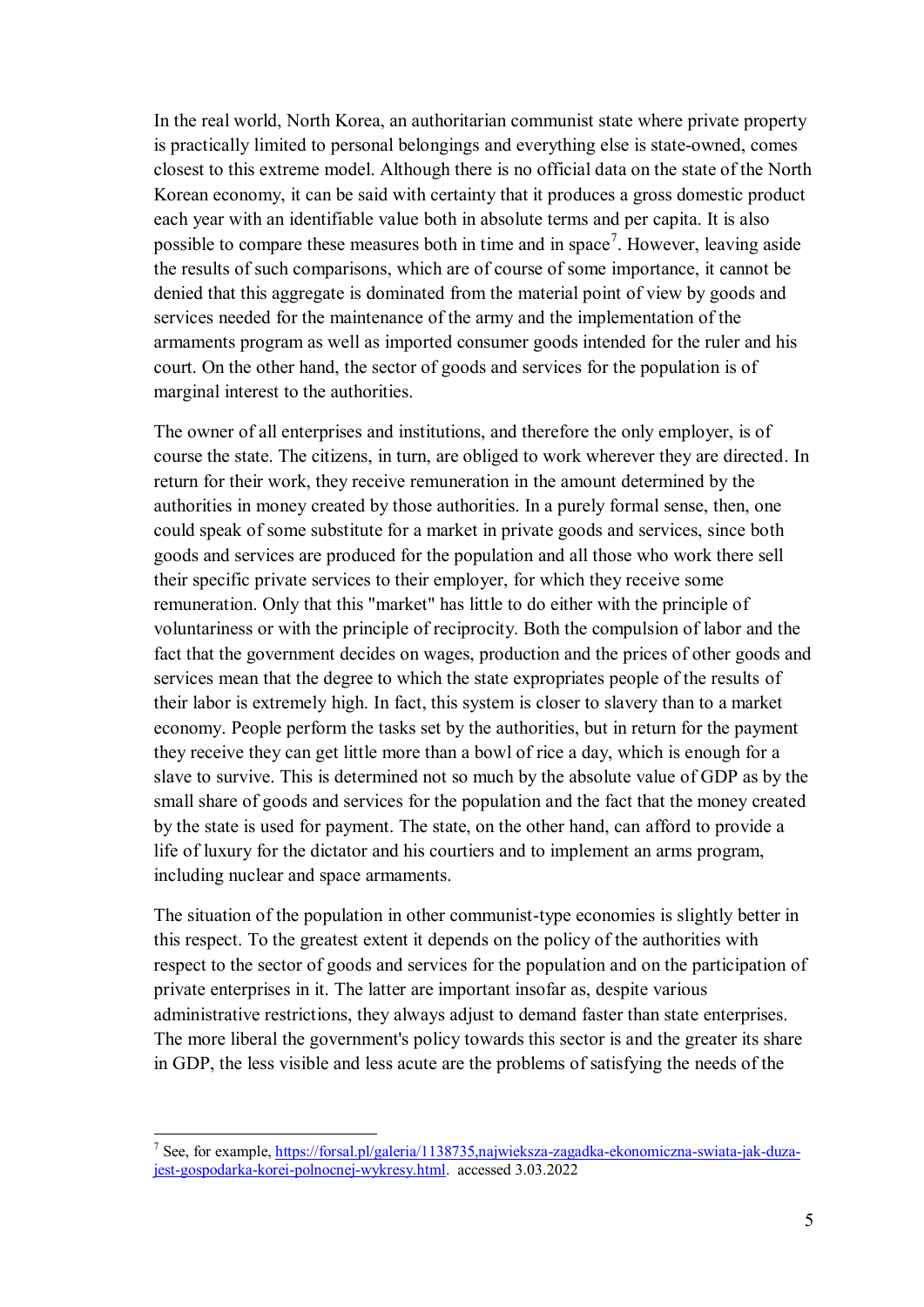population resulting from the fact that state expenditures are financed by money creation.

This group of countries also includes China, a country whose pace of development measured by GDP growth rate is the subject of admiration of economists from highly developed countries. The main factor in the economic development of this country are gigantic infrastructure investments and weapons and space programs, which together account for more than 50% of GDP. Formally, those of these, which are financed directly from the state budget, account for only about 14-15% of GDP, the rest being business investment. In reality, however, the vast majority of these enterprises are under the tight control of the party apparatus, which is tantamount to public ownership. In contrast, private consumption is only about 7% of GDP (Haliżak 2016, p. 292).

In light of what was written above, it seems logical to conclude that in communist countries, where the state finances its expenditures with money created for that purpose, the extent to which the state expropriates people from the effects of their work is determined by the share of goods and services for the population in GDP. If this share is, for example, 7%, as it is in China, it means that 93% of the effects of people's efforts are taken over by the state every year to achieve its own political and economic goals. People are not even aware of this fact, because in principle they do not pay taxes. Taxes in these countries have rather non-fiscal functions<sup>8</sup>. Therefore, people do not feel that they are the ones who maintain the entire state apparatus. On the contrary, every time nominal wages are raised, people are convinced that the state is the cause of their rising standard of living. This is because, with rigid government prices and no taxes, the increase in nominal wages is formally identical with real growth. It is thus perceived as proof of the government's care for the standard of living of its citizens. The only problem they face directly is the permanent lack on the market of goods and services necessary for living<sup>9</sup>. However, no one associates this with the fact that the state creates money, which is in these circumstances de facto a tool for the expropriation of citizens from the effects of their work.

Consequently, the citizens of communist countries are also unaware of the fact that the money they have accumulated is an illusory asset with no real value. This is also determined by the fact that this saved money was created by the state, an entity which, for objective reasons, cannot supply any goods to the market. And yet, the basic function of money - let us repeat it once again - is that of a guarantor of reciprocal exchange, which it can perform only if it is created on the initiative of an entity capable of such reciprocity. The truth that accumulated monetary wealth is only an illusion of wealth becomes apparent only when the authorities cease to control prices in some segment of the market of goods and services for the population or release them

<sup>8</sup> Examples include income tax, which is levied only on individuals engaged in private business, inheritance and gift tax, or so-called tax surcharges. Each of these taxes is a typical tool for the state to control non-wage income and the flow of wealth between citizens.

<sup>&</sup>lt;sup>9</sup> This typical feature of communist economies is aptly reflected in the title of J. Kornai's 1980 work "Economics of shortage".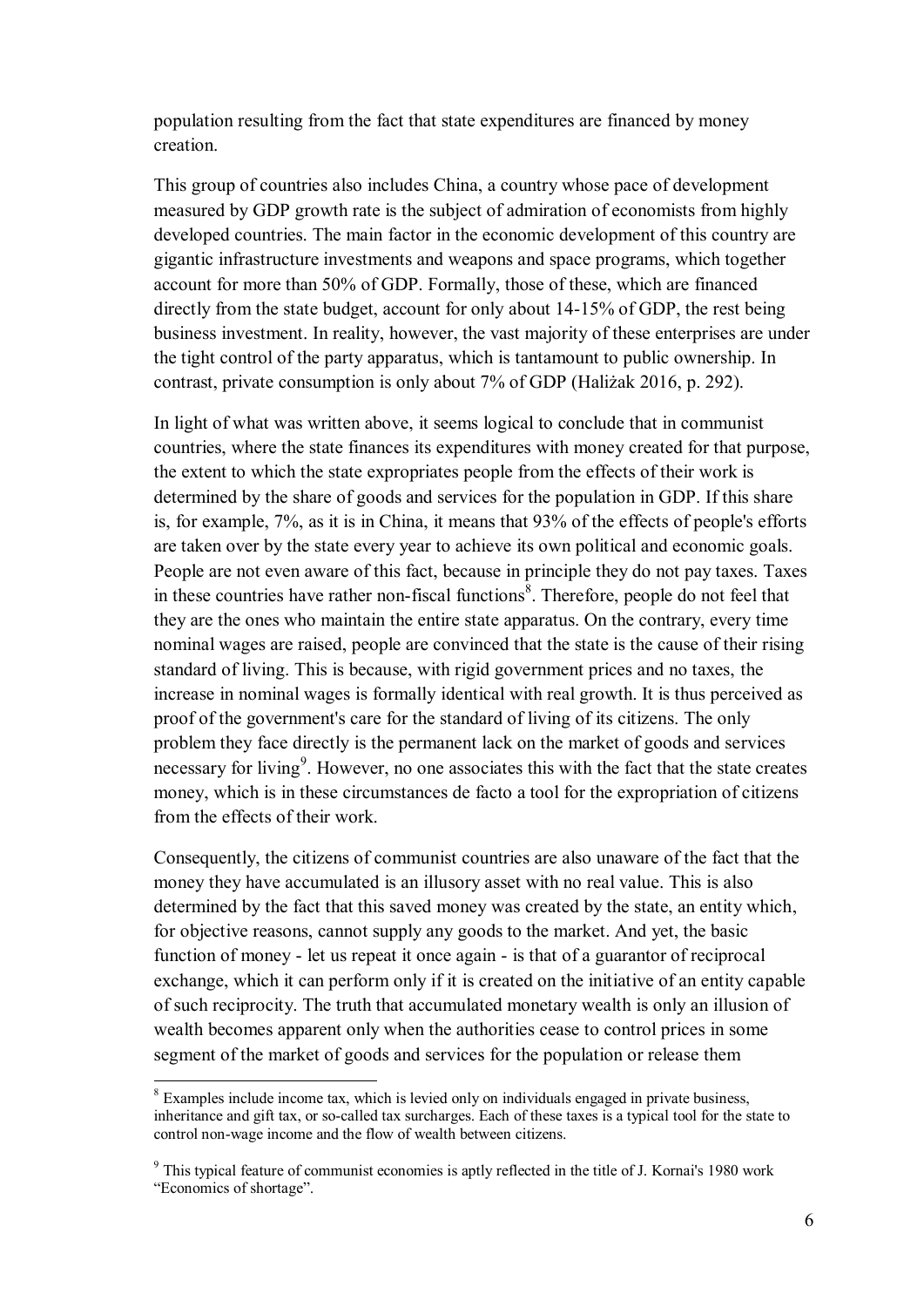altogether. Then the mechanism of cleansing the market from the accumulated monetary wealth in the form of inflation or hyperinflation is immediately activated. A good example of this can be the process of inflation in Poland in the years 1975-1994. Its scale, which is also the scale of the making real of the value of the monetary wealth accumulated in that period, is well illustrated by the fact that after a relative equilibration of the market and a stabilization of prices, on January 1, 1995 the Polish currency was denominated on a scale of 10 000:1. This does not mean, of course, that people were deprived of their wealth as a result of the denomination. This had been done earlier by inflation. The denomination only involved the "trimming" of four zeros, which had appeared successively in price lists, bank accounts and banknotes during those twenty years.

At the opposite pole from the point of view of the issues discussed here are highly developed countries with market economies. The size and structure of GDP are obviously different in each of them. The indicators based on this aggregate are also different. What is common is that these countries do not have major problems with satisfying the demand for consumer goods. Rather, the typical phenomenon is an oversupply of the vast majority of these goods. And the second thing they have in common is the same main source of financing public expenditures. This primary source is taxes of various kinds.

Formally, taxes burden directly or indirectly both the income of the population and various other collective entities, including public institutions and organizations. The multiplicity of tax titles and the objects and subjects of taxation creates a mosaic that effectively obscures the picture of what is the actual and only source of tax revenues of the state budget and the budgets of other lower-level government entities, as well as the revenues of any public funds. And that sole source from which all state tax revenues come, no matter their type or name, is revenue from the sale of goods and services earned by people operating in the market for private goods and services. This was demonstrated unequivocally in Chapter 8.

In other words, the cost of maintaining the state is borne by only two groups of people. The first are those who produce goods or provide services to the public personally or as owners of enterprises. Neither the legal and organizational form in which this activity takes place nor the size of the enterprise or institution they own or co-own is important. The second group consists of employees in enterprises and institutions engaged in the production of goods and services for the public<sup>10</sup>. All others are maintained by the former. For it is from them that all private goods and services purchased on the market by every individual come, regardless of his source of income. The fact that taxes are paid by everyone, including all collective entities, does not alter this truth in any way.

 $10$  It is worth recalling here, as discussed in Chapter 7, that employees, also called salaried workers, are essentially self-employed providers of services to their employers. They differ from other service providers only in the type of contract that binds them to their employer.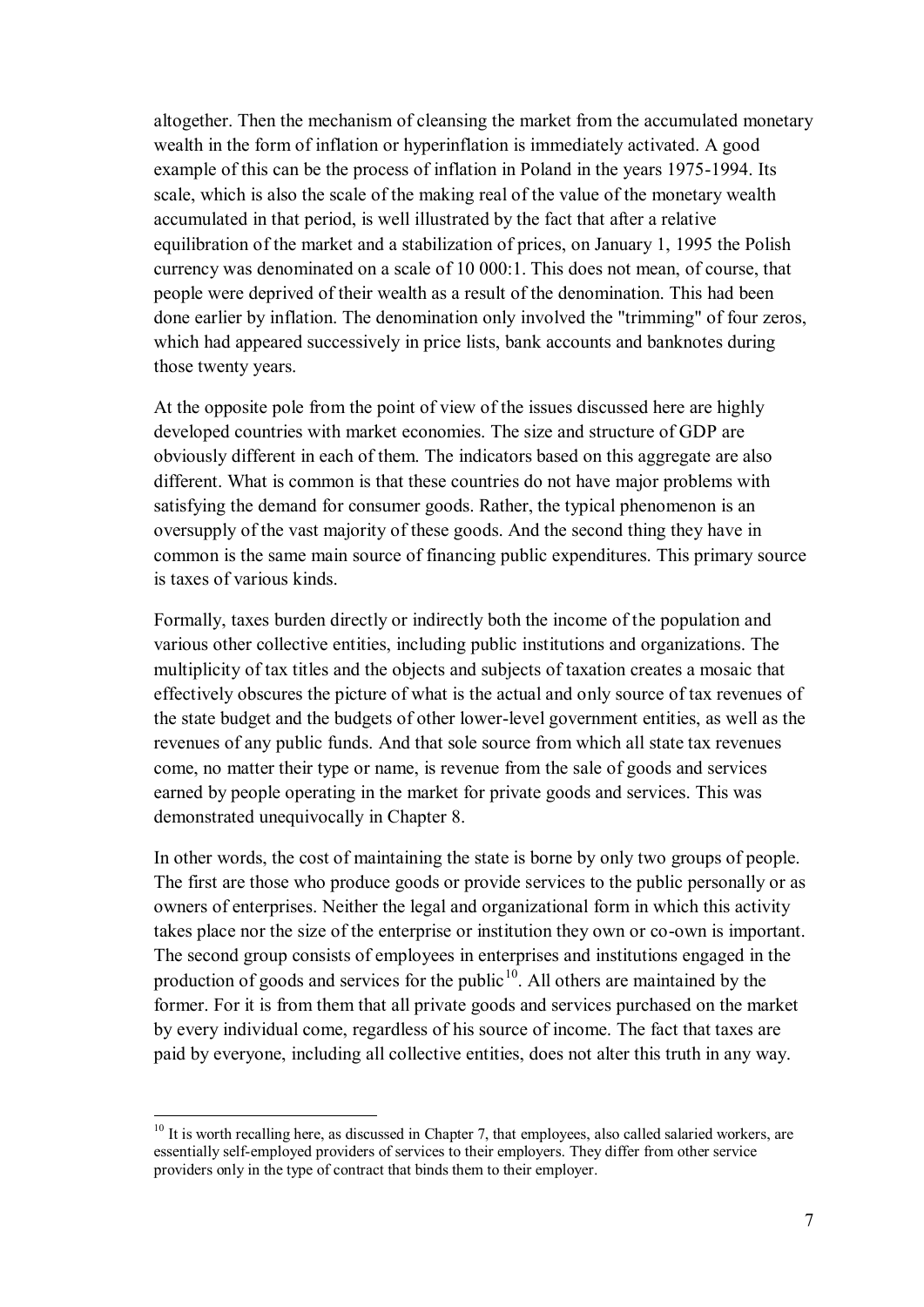To say that the entire public sector and all providers of public goods and services are maintained by participants in the private goods market is not to say that those included in the former group do not work for a living. Quite the opposite, these people do work, and their income is the remuneration for their specific contributions performed directly or indirectly for the public sector. The point, however, is that everything they receive for this work of theirs comes from what the state will take directly or indirectly from the people in the first group. The personalist approach used here leaves no doubt about that. In macroeconomic perspective, this is not evident.

Data on the size and structure of GDP cannot be used to determine how much of the effects of work must be contributed by those in the private sector of market goods to the upkeep of all others, i.e., the entire public sector. Neither data on the size of public expenditure (component G) nor data on the size of private consumption (component C) provide a basis for this. The first of these aggregates contains expenditures on both public and private goods and services. The second aggregate contains expenditures of both those who derive their income from selling private goods and services and those who derive their income from selling public goods and services.

The second reason that makes it impossible to determine the actual degree of cost burden of maintaining the state apparatus on the incomes of those in the private goods sector is the fact that there are two sources of money in market economy countries. The first is private credit and the second is public debt. Money derived from credit extended by banks to private subjects, i.e., the population and businesses, has the property that it appears in circulation at the time the credit is granted and disappears as subsequent installments are paid. With the exception of the pathological cases discussed in Chapter 9, money created through bank credit functions as a guarantor of reciprocity of exchange. That is why it disappears when it has fulfilled that function. In contrast, money created as a result of public debt does not have this feature. This is proved by the practice of the majority of contemporary developed countries in the world, where the public debt is constantly growing. Treasury bonds, which document the fact of the existence of this debt, become embedded in the assets of banks and all other financial institutions, including pension fund assets, as long-term financial investments. From the point of view of the economy as a whole, these assets have no real value. They are claims on the state, which can only satisfy them if it collects from taxpayers the amounts needed to redeem the bonds from their income. In macroeconomic terms, therefore, they are essentially claims on all bondholders combined to their own future income. Their value documents the value of private and public goods and services that the state has already taken over gratuitously and irrevocably and used to achieve its political and economic goals.

For the reasons described above, the scale of the real burden of public tributes on the incomes of those who actually bear the costs of the existence and operation of the state is not known. Meanwhile, this very knowledge would allow us to establish the true picture of relations between the state and the distinguished two groups of people. This is the most serious shortcoming of macroeconomic theory. By focusing on the national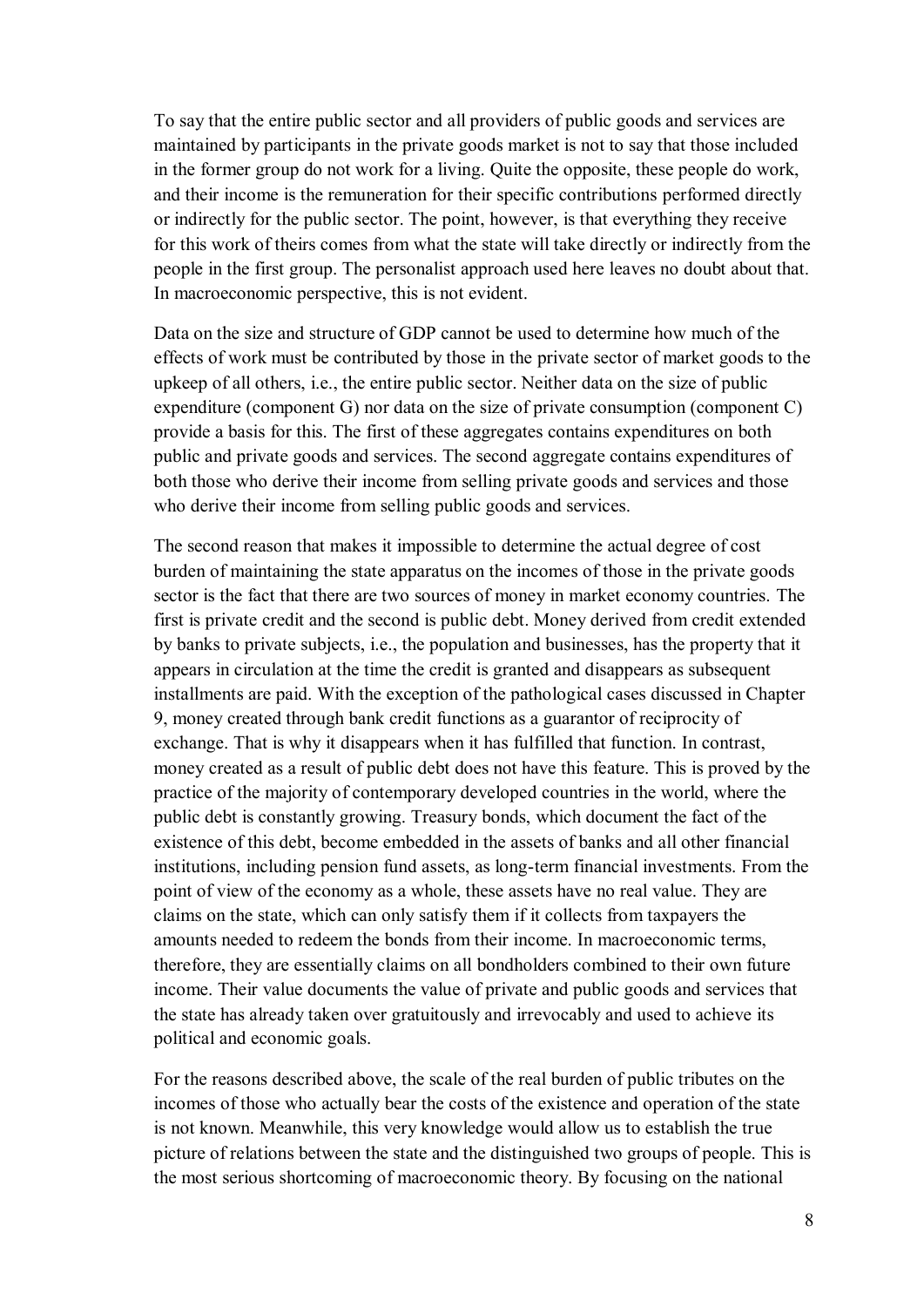economy, it loses sight of the essence and purpose of what is defined as the economic activity of man as a person, and it misrepresents the nature of the social relations that are established between people in the process of farming, and between people and the state. Or is this precisely the point? After all, what matters in macroeconomics is the national economy, not people.

In this context, the above-mentioned Keynesian proposal that the state should launch additional public expenditures when private demand from consumers and investors is insufficient to ensure sustainable economic growth at full employment takes on a completely new dimension. In such a case there arises both the problem of the sources of financing of these additional expenditures and the consequences of the actions taken by the state for those who are active in the sector of private goods.

Let us start with the problem of funding sources. For formal and political reasons, the natural source, i.e. taxes, does not come into play in this case  $11$ . All that remains is to incur public debt by issuing government bonds. Where the law allows, the government can sell them directly to the central bank. This is the case, among others, in the USA. In this case, the direct effect of issuing treasury bonds is the creation by the central bank of an additional amount of money, which is put at the disposal of the executive power and used in accordance with the budget law. Where the law does not allow it, e.g. in Poland, treasury bonds are sold to domestic and foreign business entities, mainly to financial institutions. When the currency of issue is the national currency, the funds borrowed by the government come from the existing stock of savings accumulated in that currency. On the other hand, when bonds are issued in foreign currencies, the government uses, of course, the existing savings of foreign entities, but then additional money is created in the country. From the point of view of the final effects, therefore, it does not matter whether government bonds are bought by the domestic central bank or whether foreigners do it. In both cases, the amount of domestic money in circulation increases as a result of the issue. The only difference is that in the latter case, instead of Treasury bonds, the value of the foreign exchange reserves of the country in the assets of the central bank increases. Hardly anyone associates this fact with an increase in the national debt. Therefore, the official propaganda uses the fact of the growth of the official foreign exchange reserves as a proof of the enrichment of the state as a result of the effective economic policy of the government.

Regardless of whether the issuance of Treasury bonds causes the state to utilize existing savings or to create additional money, the effect of increasing the public debt is ultimately the same. It is the taking over by the state, in addition to taxes, of a portion of the income of those operating in the market for private goods. The only difference between the two cases is that in the first case existing incomes are taken over, and in the second - future ones. In both, however, the state seizes additional goods and services immediately and uses them in accordance with current policy objectives. In both, too,

 $11$  It is not possible to increase the state's tax revenue in the short term, as raising taxes or introducing new ones can only be done in accordance with the parliament's lawmaking procedure.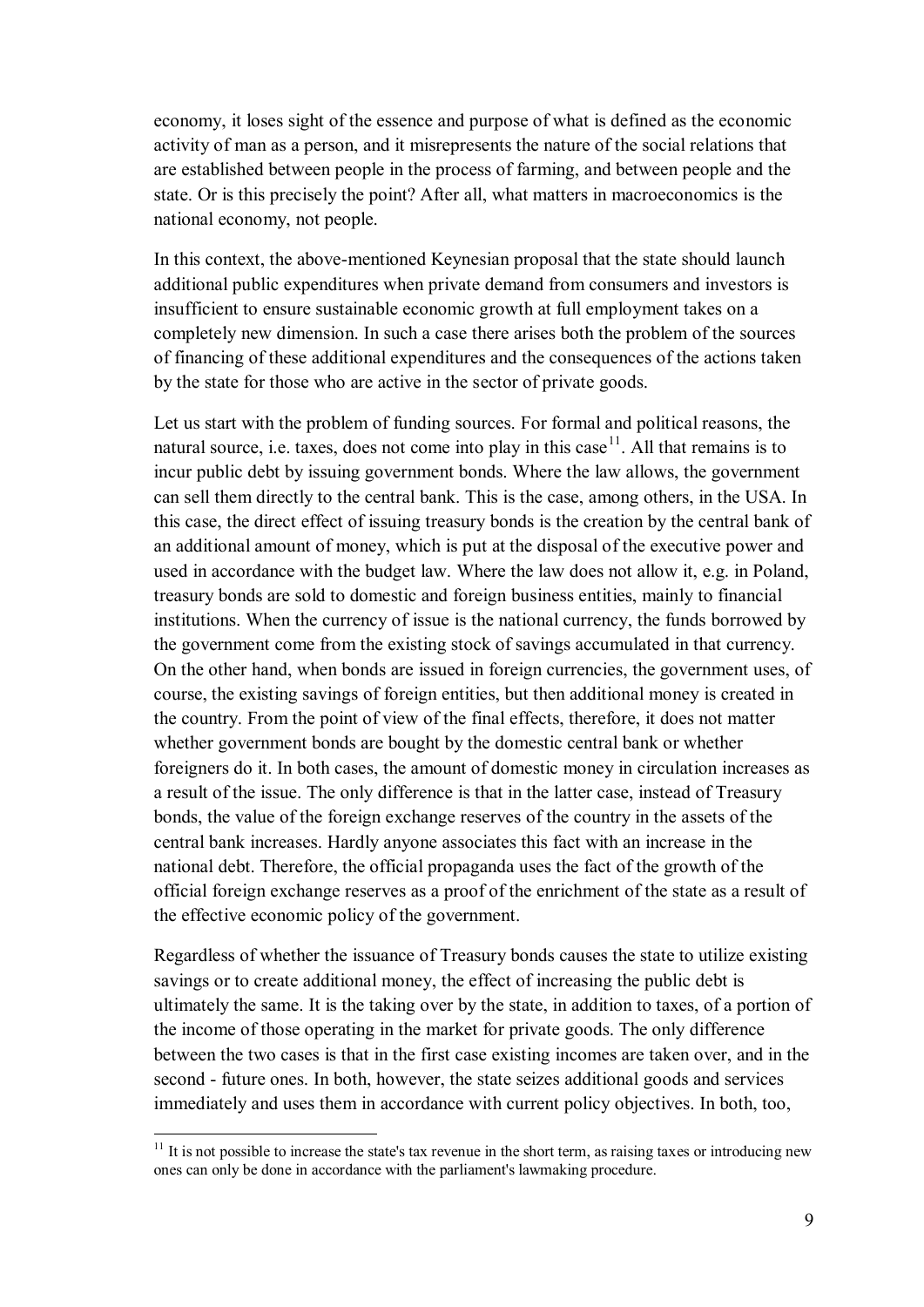repayment of some or all of the debt incurred is possible only if the state collects from those in the private goods sector additionally through taxes as much as is needed for such repayment. The alternative of repaying the public debt from current government revenues with unchanged taxes is rather politically impossible. This is because it would require corresponding cuts in government spending for the entire time needed for full repayment. However, taking into account the size of the public debt, which in most of the so called highly developed countries of the world significantly exceeds the level of their annual GDP, one can safely bet diamonds against nuts that it will never be repaid.

Summing up this theme, it must be said that the increase in GDP caused by the increase in public consumption financed by public debt has the character of real growth only in the sense that the public authorities of a given country have received free of charge and transferred to various beneficiaries of the public sector in accordance with their own preferences additional goods and services of such value by which the public debt has increased in that period. And the size of that debt determines the value of the public sector debt instruments in circulation, that is, in the portfolios of their purchasers. In contrast, people in the private market goods sector are "richer" only by the stock of empty money that has been created by that debt and has come to them as payment for goods and services sold to providers of public goods and services. It is entirely a fictitious wealth.

Financing state expenditures with public debt has yet another aspect. Before those in power received a gift from macroeconomics in the form of the theory of stimulating economic growth by means of the so-called deficit spending, the doctrine of a balanced budget was in force in the public sector. It was based on the same approach as the one that has always guided most normal people. Responsible people usually try to leave their children some inheritance that will make it easier for them to start a life on their own. And when, for various reasons, they do not manage to accumulate such wealth, they at least try to avoid leaving debts to their relatives. The point is that everyone should live primarily at their own expense, and if they can - to contribute to the prosperity of their loved ones. Thanks to such an attitude, future generations could arrange their lives according to their own criteria, possibly benefiting from the material heritage of their testators, or in the worst case, having no financial burdens left by their ancestors $^{12}$ .

Financing public expenditures with debt money is a practice that is absolutely contrary to the principles that guided previous generations. Whether these funds are for current or for investment expenditures, it is a fact that they are spent at the expense of future generations and for purposes that were chosen for them without asking their permission. Such disposition of other people's income is absolutely reprehensible. It should be clearly stated that every case of incurring public debt to finance expenditures resulting from the preferences of the current government means the practice of satisfying one's

 $12$  This does not mean, of course, that there were no cases of debts being left to heirs. However, I don't think anyone would have considered such a situation praiseworthy at the time.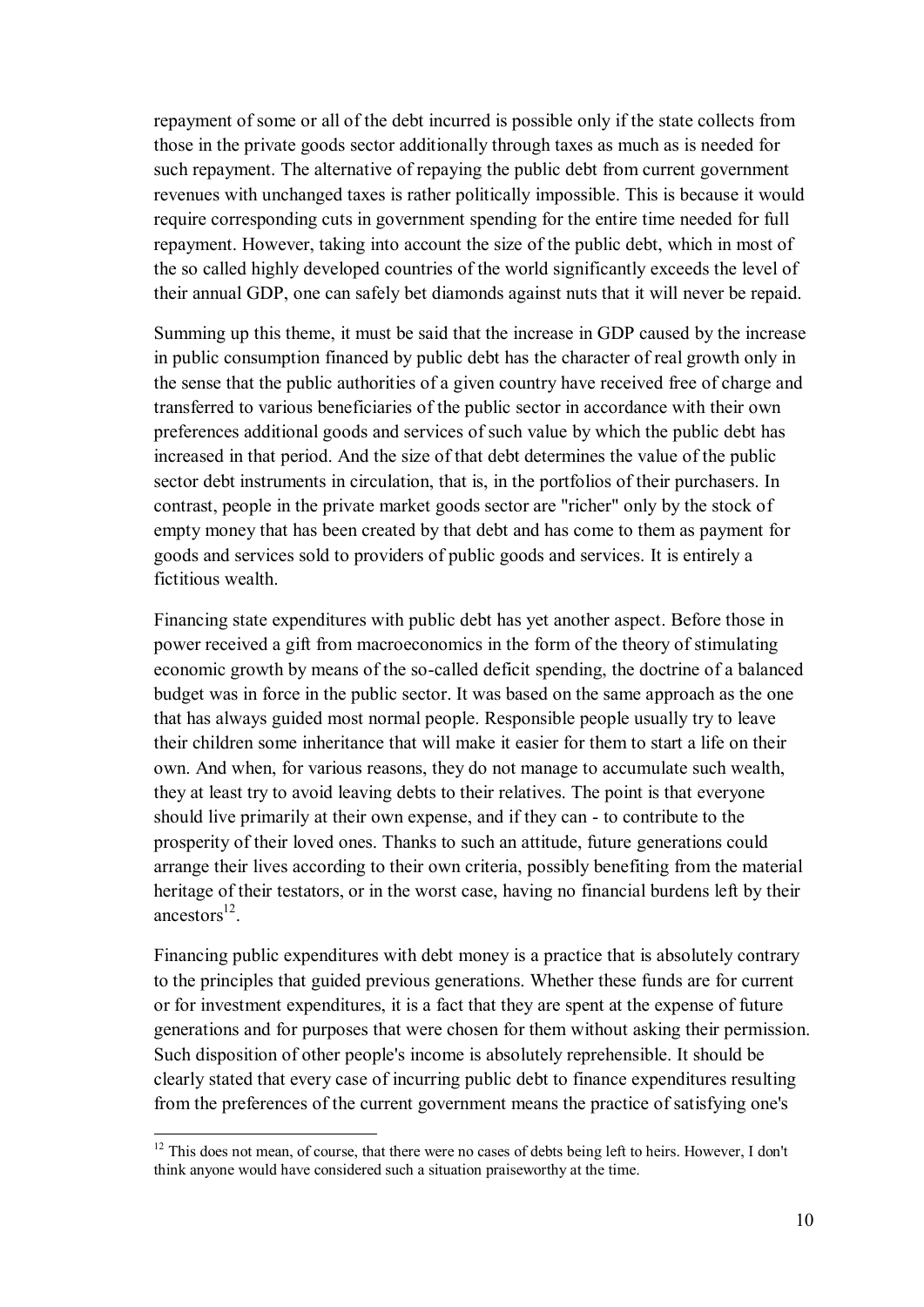own current needs at the expense of future generations. And explaining that it is being done for their benefit is a mere falsehood. Such an assessment is all the more justified because there is no possibility for citizens to reject such an inheritance, which is the public debt incurred by predecessors.

# **11.2 The apparent GDP growth mechanism and its association with public debt**

In addition to real growth in the sense described in the previous section, debt-financed public spending has an additional effect that can be described as apparent GDP growth. This effect occurs in the financial sphere of companies and institutions with legal personality, which are obliged to prepare and publish financial statements of their activities. Before we present its mechanism, it is necessary to refer again to the methodology of estimating the value of the most important aggregate for macroeconomics, which is GDP.

As already mentioned, models based on national accounting data (SNA) are used for this purpose. This methodology is based on the thesis of classical economics that each work creates new value. Therefore, the value of all services, among others, is included in the value of gross domestic product. However, there is a practical problem with this, because the value of some services cannot be determined by adding up the value added in the successive stages of their "production", as is done in relation to material goods. In this case, therefore, the so-called income method is used. According to the logic of the system of national accounting, the sum of the value of final goods and services produced in the economy in a given period, i.e., the value of GDP from the production side, must be equal to the sum of incomes obtained by the three factors of production involved in this process, i.e., labor, capital and land. Adding up the value of wages, profits, interest and rents paid, including land rent, gives the value of national income at factor  $cost^{13}$ . Therefore, if it is not possible to determine the value of some component of GDP from the output side, it is done from the income side.

Financial services are eminently unsuitable for valuation by the value added aggregation method. Hence, the contribution of financial institutions to GDP is determined by the so-called income method, i.e. by summing up salaries and profits of entities operating in this sector. All financial institutions are corporations with legal personality, and most of them are joint stock companies listed on stock exchanges. As such, they are required to apply International Accounting Standards (IAS) and to prepare and publish financial statements in accordance with the requirements of International Financial Reporting Standards (IFRS  $13$ )<sup>14</sup>. This in turn has the effects described below.

 $\overline{a}$ <sup>13</sup> Cf. e.g. P. A. Samuelson, W.D. Nordhaus, Economics. Fourtennth Edition, 1992, p. 418, and also P.R. Krugman, M. Obstfeld, International Economics. Theory and Politics. Scientific Publishers PWN, Warsaw 2007, T.2, p.6 and 39.

<sup>&</sup>lt;sup>14</sup> IFRS 13, Commission Regulation (EU) No. 1255/2012 of 11 December 2012. Official Journal of the European Union, 29.12.2012.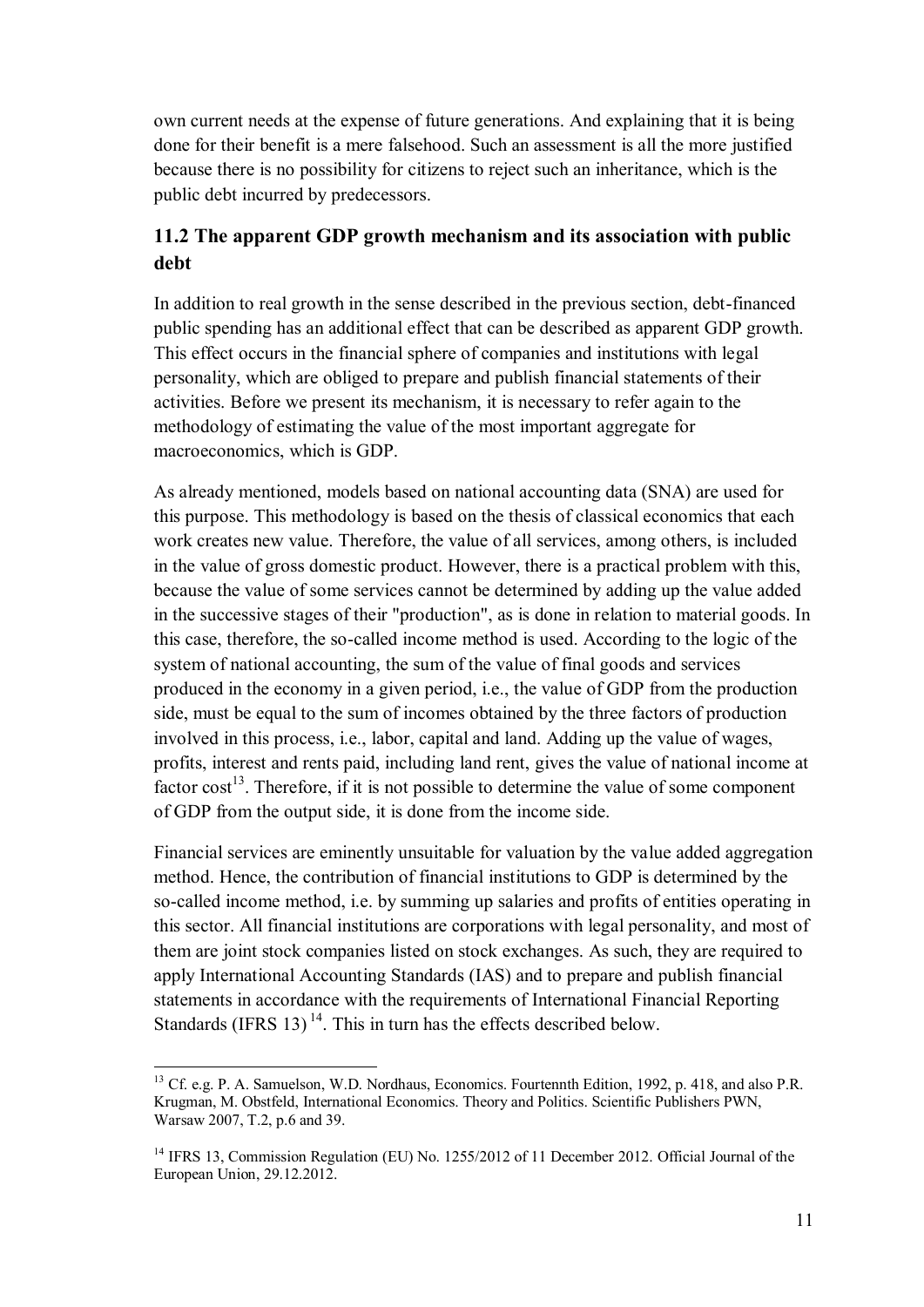The founders and other shareholders of any corporation purchase shares to participate in its profits while limiting their risk of loss to the amount paid for the shares or contributed to the capital of the corporation. If a company makes a profit in subsequent years, shareholders usually receive dividends from the profit to distribute. The other part, retained earnings, adds to the company's equity and thus increases its book value. This value roughly corresponds to the company's liquidation value, assuming that all assets belonging to the company can be sold at their current book value and that liabilities are repaid at their nominal value.

The shares of many companies are traded on the stock exchange at prices determined by the rules of the relevant stock exchange. These prices fluctuate constantly as a result of various information received by the stock exchange and are almost always different from their book valuation. Shares of commercially successful companies are usually priced above their par value, and over the long term the price of such shares tends to rise.

The largest investors in any stock market are financial institutions, primarily mutual funds, including pension funds, and commercial and investment banks. These are obviously corporations, i.e. entities with legal personality. Each of these institutions invests a certain portion of the funds acquired from clients in shares, and usually selects the largest companies whose prices are included in the most important indexes of the given exchange, such as FTSE100, CAC40, S&P500 or WIG20. Each company must also prepare and publish periodic financial statements in accordance with the requirements of IFRS 13. This involves presenting all assets in the balance sheet at the so-called fair value<sup>15</sup>.

The fair value of listed shares is determined by the current market price. If this price is higher than the purchase price of the shares, then in the financial statements of the institution that holds such shares, the difference must be shown either as its profit on financial operations or as an increase of its equity from revaluation. In both cases, this increases the book value of the institution. This in turn makes it more attractive for other investors and may translate into higher prices of its shares.

Most investment funds and insurance companies, but also banks and other financial institutions, are part of capital groups in the financial sector. Such a group is always headed by a parent company, which is also a publicly traded corporation. The main component of its assets are the shares of its daughter companies. As long-term investments of the parent company, the shares of its subsidiaries are excluded from current trading on the stock exchange. Only a small portion is traded, the so-called free float. However, when the stock market price of such shares rises, this must be reflected ceteris paribus - in a corresponding increase in the book value of the parent company. In this way, the initial impulse in the form of an increase in the stock price of shares of a company triggers, in certain circumstances, a process that could be called the snowball

 $15$  This requirement applies to all entities required to maintain books of account.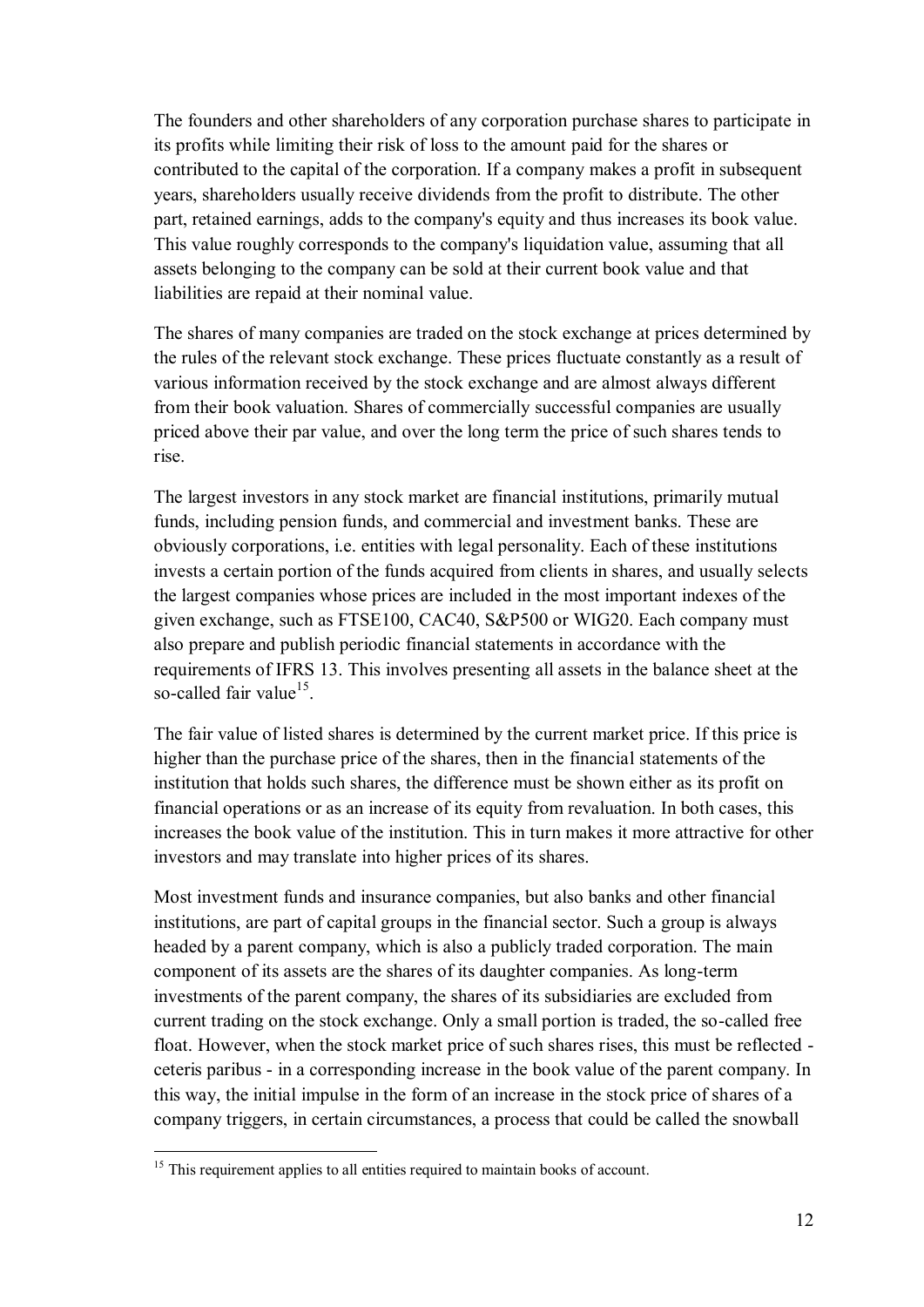effect. However, while the increase in the volume of the snowball is real, each of the subsequent increases in the value of the companies related to each other in this way has only an accounting ("paper") character. Real gains or losses can arise only after the sale of shares held.

Despite the purely accounting nature of gains from revaluation of financial assets, which physically do not undergo any changes, they are treated in the SNA system in the same way as real (cash) gains. Consequently, they are included in the value of national income (NI) as remuneration (cost) of the production factor "capital", causing a corresponding increase in this income. The greater the "paper" profits, the greater the NI.

However, it does not stop there. Profits are always considered proof of the market success of any business entity. And such success is usually followed by bonuses and awards for the management board, and often also by pay rises for employees. This practice also applies to financial institutions. This, in turn, according to the SNA methodology, brings another macroeconomic effect in the form of a corresponding increase in national income in the part referring to remunerations of the production factor "labor" in the service sector. The "snowball" of NI thus grows another layer. In this way, when there is a long-term upward trend on stock exchanges, national income at factor costs grows year by year with successive layers of profits from the valuation of financial assets and rising salaries in financial institutions, even when their activity in what they mainly do does not change. On the output side, or looking at it from the GDP generation side, this is attributed to an increase in the value of services in the financial sector. In this part, however, it is an apparent increase; there is nothing real behind it.

Having already known the causes and mechanism of the apparent increase in GDP, we can move on to discuss the relationship between the increase in public debt and GDP growth. The state increases the public debt only to finance with additional money various public expenditures. Among these, of course, are investment expenditures, both at the national and local government levels. The natural result of these expenditures is a real increase in GDP by the value of additional goods and services "purchased" by the public sector. The use of quotation marks is justified by the fact, which has been written about before, that it is in fact a free acquisition of additional goods and services by the state in exchange for payment with "empty" money. However, this is not the only effect.

Implementation of public sector investments, especially those of an infrastructural nature, is usually entrusted to large companies under a tender procedure. These are usually listed capital companies. According to the law, such companies are obliged to send to the stock exchange an announcement that they have won a tender procedure. The announcement usually results in the increased interest of stock market investors in the shares of such company, and thus in the increase of its stock price. This is because there is a rational expectation that the successful tender will have a positive impact on the company's performance. Similar expectations are also aroused in relation to the contractors of the company that won the tender, as well as in relation to the financial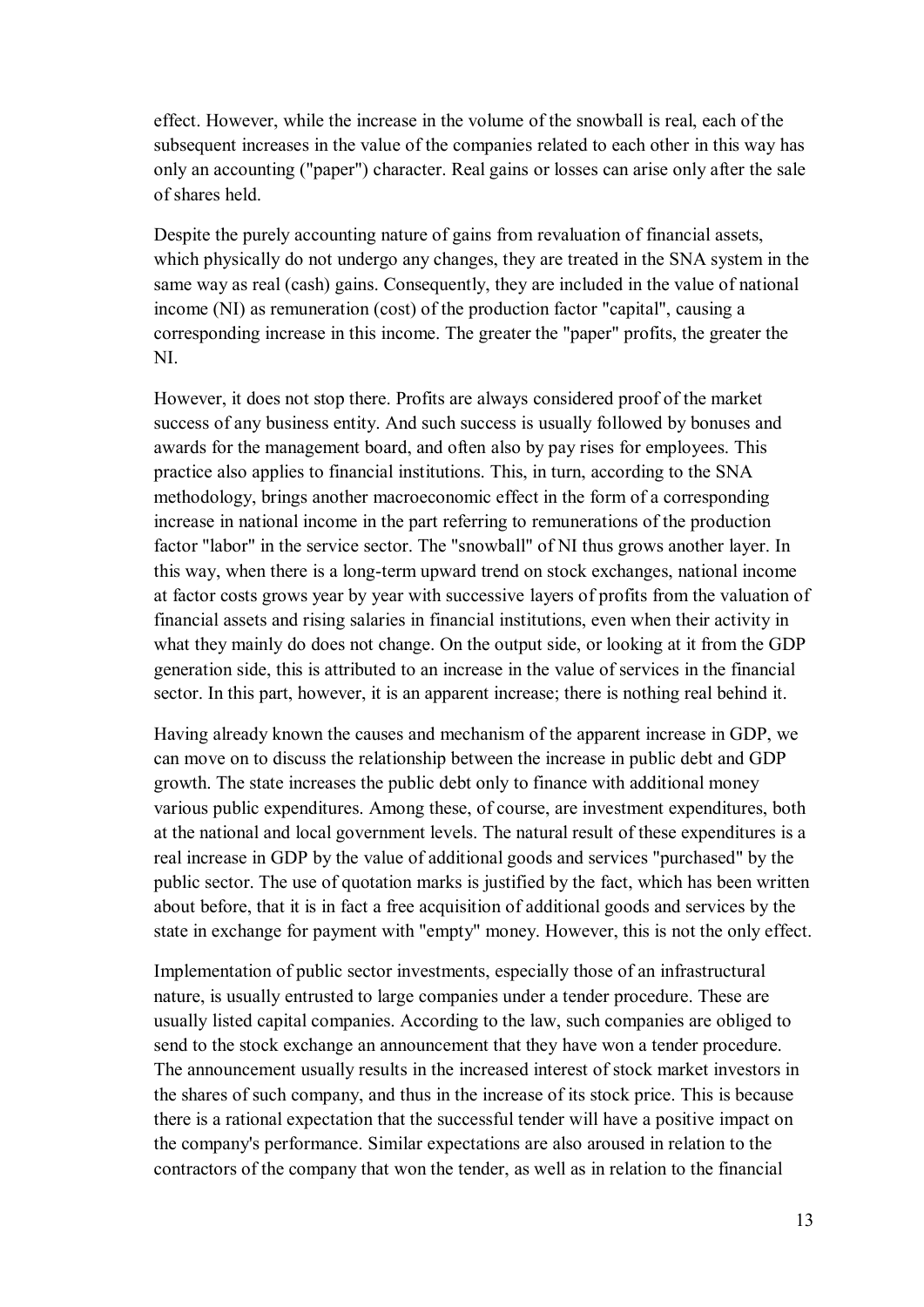institutions that are financing such investment. Therefore, stock market investors also buy shares of these companies and institutions, as a result of which their stock prices also rise. These increases are justified by the results of so-called fundamental analysis. It consists of cold calculation of profits and risk of the analyzed company, based on the available data on its financial situation and known mechanisms of business operation in the given socio-economic and legal conditions. So, if only these factors were taken into account, then the stock exchange price of the company announcing the winning of a tender for some supplies or works for the public sector, as well as the companies cooperating with it, should rise to some extent and then remain at this new level resulting from its "foundations".

The stock exchanges, however, are governed by slightly different laws, as most of the transactions concluded on them are purely speculative in nature. For this group of stock market investors the fundamentals of companies are of lesser importance, and what matters more are indications coming from the so-called technical analysis. In this analysis the most important principle is the slogan "play the trend". According to this rule, as long as share price of the given company shows upward trend, such shares should be accumulated and kept until a signal of a change of trend into downward one appears. Without going deeper into the analysis of the processes occurring there, it is enough to note that the actions of stock market speculators have, to a large extent, the character of herd behavior. This results from the fact that most of them use the same tools of technical analysis and often similar computer algorithms to automatically open and close the so-called long or short open positions in these financial instruments. Such actions often lead to stock prices levels that do not always correspond to their "foundations", showing both downward and upward deviations. This is illustrated by one of the stock exchange ratios, which is the P/BV ratio (price to book value).

The book value of a company's shares is obviously not the same as its "fundamental value", but the fact that there are companies with even double-digit P/BV ratios shows the extent to which the market valuation of such shares has increased over a certain period of time. Following that, in accordance with the requirements of the abovementioned international financial reporting standards, the balance sheets of the so-called strategic investors, for whom such shares constitute long-term investments, must have been marked up by annual revaluation gains. Thus, if the information reaching the stock exchange about the victories of certain companies in tenders for supplies and services for the public sector triggers the above-described process of growth in the stock exchange value of shares of the companies concerned, this growth translates accordingly into a fictitious growth in GDP in accordance with the mechanism discussed above.

The final effect of the mechanism of GDP growth, stimulated by the creation of money as a result of public debt, is that the official data shows a progressive economic growth, while the vast majority of people do not see any signs of that growth. The first reason for the feeling of "exclusion" from the effects of economic growth is the fact that a part of this growth has an apparent (accounting) character for the reasons described above,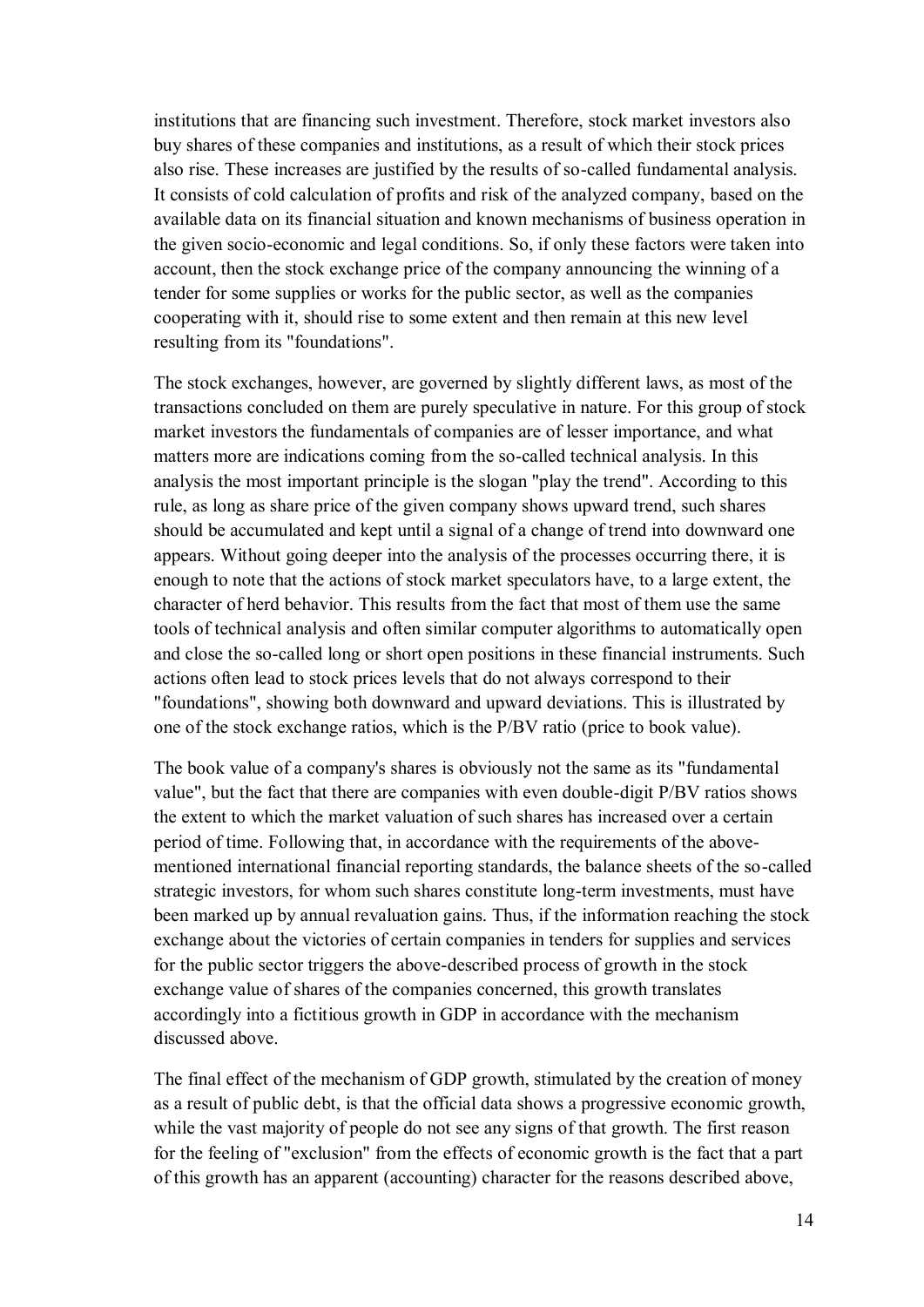and therefore does not bring real income either to those who have shares in their portfolios, or even more so to those who do not have them at all. The second reason is the fact that the part of the GDP growth, which is real because it was caused by increased purchases of goods and services by the state, concerns public sector suppliers. It is to them that an additional stream of income flows from the supply of public goods and services, for which they can buy the private goods and services they need. From their point of view, transactions with the public sector take place in accordance with the principle of reciprocity of exchange, even though the payment is made in "empty" money. This, of course, applies only to the portion of income that will be used in this way. Saved income increases the stock of fictitious wealth.

Yet, the problem is that the part of the "empty" money which will be spent for the needs of the providers of public goods and services will eventually go to the sector of private market goods<sup>16</sup> and there it accumulates in the form of cash and non-cash resources of the population, enterprises and non-bank financial and non-financial institutions, enlarging their fictional wealth. Thus, eventually all of the additional expenses of the state financed by the money created for this purpose increases the resources of the fictitious wealth of the citizens. The worst thing is that in the mass of money which is in the possession of these entities and is used by them for settlements, that is, money sensu stricto, marked in statistics as M1, it is impossible to indicate which resources were created in the process of granting credits to the entities of the real sphere and which were created as a result of the public debt.

So it is similar to the case where a counterfeiter puts into circulation perfectly counterfeit banknotes, which nobody can distinguish from the real ones, and which begin to circulate in the economic system on an equal footing with the legitimate ones. In the case of forgery, no one is likely to doubt that the counterfeiter's action is morally evil and deserves severe punishment. Nor is anyone willing to justify the forgery by the fact that such "forgeries" perfectly fulfill the functions of money and that no one realized it. For the objective evil consists in the fact that the counterfeiter has used deceit to obtain goods in the market for which, under the guise of a voluntary transaction, he has given a worthless dummy, thus deceitfully breaking the second principle of the market, which is the principle of reciprocity. The same deceitful violation of the principle of reciprocity occurs when state-created money enters circulation. Such an operation differs from counterfeiting only in that it is carried out in the majesty of the law. That doesn't change the fact, however, that the money is just as much a dummy as counterfeit money.

Such an approach could be accused of failing to distinguish the relationship between the forger and the rest of society from that between the state and its citizens. The former is a relationship between a person and other people, which arises as a result of transactions concluded between equal counterparties. The observance in such a case of the principle of voluntariness and reciprocity is one of the constitutive factors of the social order in

 $16$  It is worth recalling that without private goods and services, no public goods or services can be created.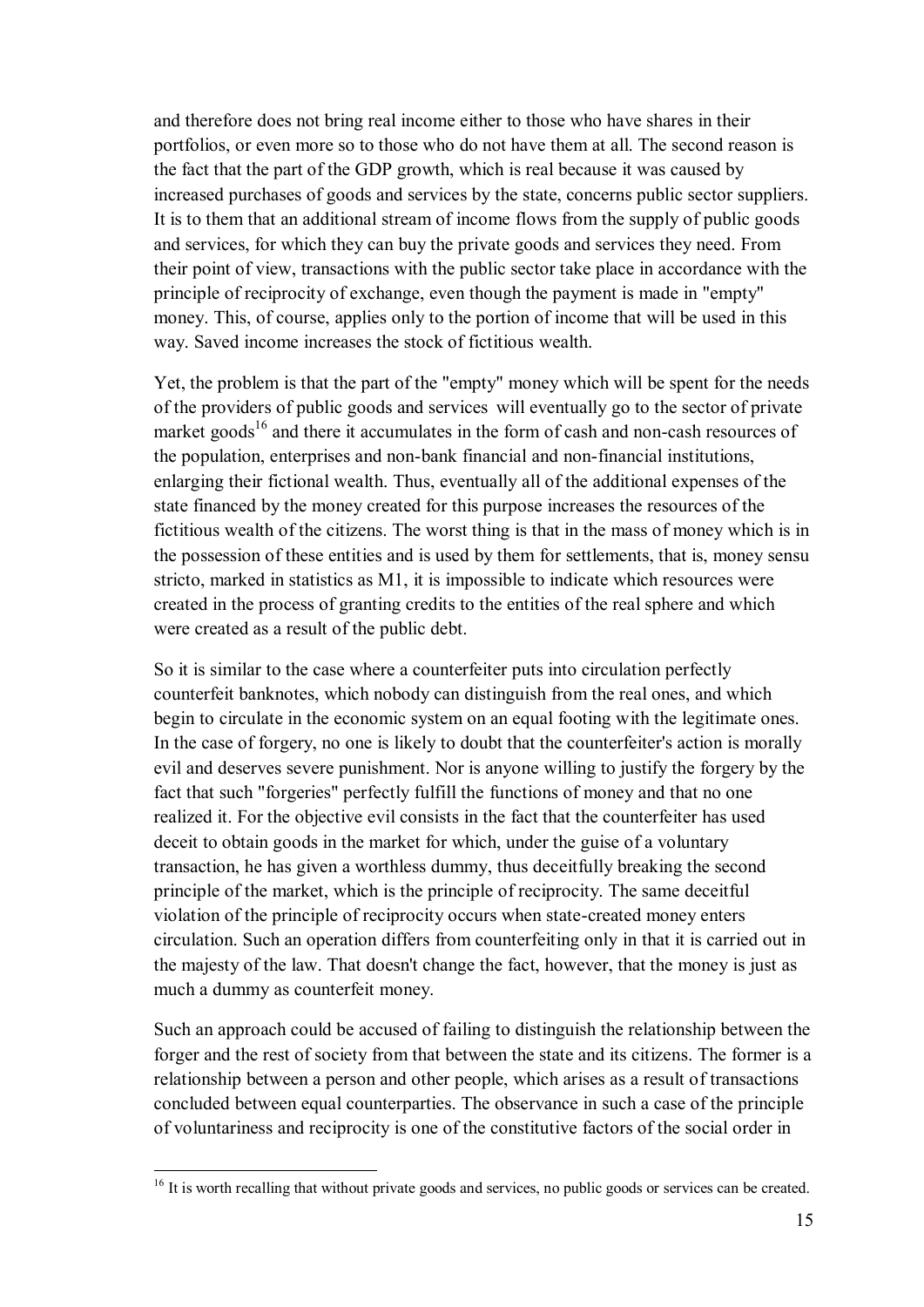this sphere. Therefore, actions that violate this order, such as counterfeiting money, must be penalized. On the other hand, the state-citizen relationship is the one that connects the most important of all social institutions with its members. This relationship is by definition based on the principle of coercion to the exclusion of the principle of reciprocity. This in turn could be considered as a factor justifying the creation of empty money because thanks to it the state can carry out the tasks undertaken for the common good of its citizens.

Unfortunately, such an idealistic picture of a state acting for the common good cannot be defended in any model in which it is an entity, as long as the principles and discipline of scientific reasoning are followed. Paradoxically, the only case of a state that comes close to such an ideal is the model of the stateless state presented in Chapter 8. For in this model, the only task of the legal system is the maximum protection of the freedom of the human person as an individual.For this reason, the only form of influence of state law is the prohibition of actions that in any way harm the quality of life of others, coupled with punishment for its violation. Apart from the coercion of those who violate the prohibition and the compulsion to pay a poll tax, there is no room in this model for any other form of coercion under any legal title. The effect of acting for the good of two, a thousand, or a million people is only a genuine common good if it is achieved without harm to those who do not benefit from it. Any solution other than the model of the stateless state, on the other hand, can only work if it is based on coercion, that is, on the violation of fundamental freedoms deriving from the natural right to life and the natural right of ownership of the results of each person's own efforts. The so-called common good is in such a case nothing more than an empty platitude which is supposed to justify the actions of those in power aimed at achieving their own goals at the expense of the governed without asking their consent. The boundary from which the common good begins, and which justifies imposing its costs on others, is in such a case drawn anywhere by the arbitrary decision of those in power.

It would, of course, be naive to think that the model of the stateless state will ever exist on the Earth. However, this is irrelevant to the veracity of the conclusions that arise from the analysis of such a model when confronted with what is happening in reality.

At the end of this thread it should be clearly stated that as long as the citizens agree to this, the state, or more precisely - the rulers who act on its behalf, have the right to seize free of charge and under compulsion any large part of the income or property of the citizens of this state. In extreme cases it may even be everything. In such a case one can talk about some form of social contract. Only that the essence of such a contract could be contained in the following statement: "in exchange for peace and security and the material status quo, for the time being we tacitly agree to your exercise of power and the resulting burdens". Thus, by imposing an arbitrarily large tax burden to finance public expenditures, those in power are actually acting honestly. For they are exercising their prerogatives, and the fact that citizens do not take action to defend themselves shows that they accept this kind of "social contract" as better than the alternative. Moreover, all this then happens with respect to the rule of reciprocity of market exchange. This is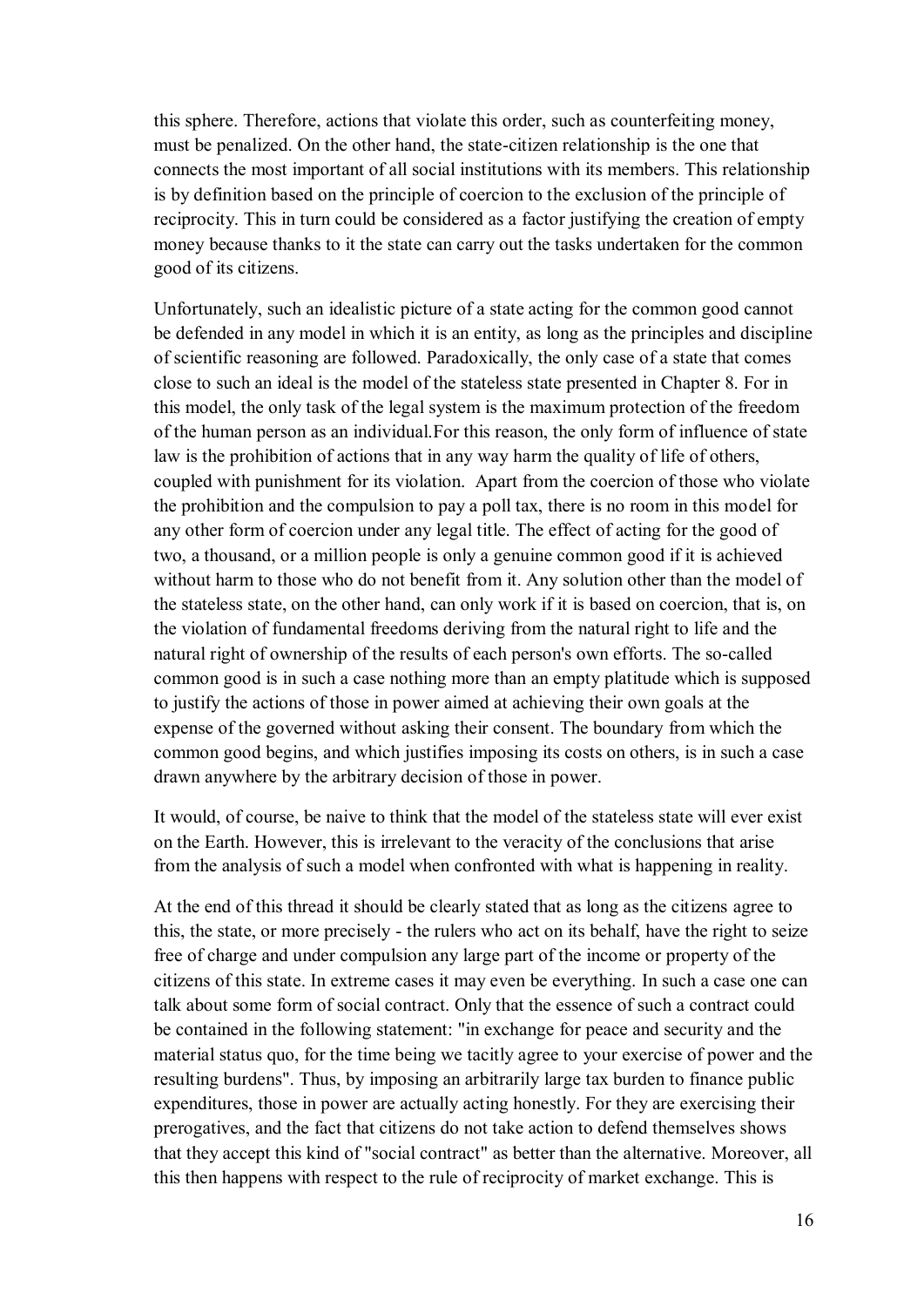because the state in such a case seizes through taxes a part of the income of the citizens, that is, a part of the rights acquired by them on the market to an equivalent in goods, and uses these rights for its own purposes.

On the other hand, when the state creates money and uses it to "buy" the results of its citizens' work, it is dishonest in two ways. First of all, like the counterfeiter, it pretends in such a case to observe the principle of reciprocity of market exchange, that is, that it gives the monetary equivalent of its own services and goods, while in reality it deceitfully takes from them additional goods and services without an equivalent. Secondly, when the negative effects which such falsification causes occur, the responsibility for their occurrence is not attributed to those who brought it about.

These negative effects of the creation of empty money by the state are inflation and financial crises. The former continuously reduces the purchasing power of money, thus depriving its holders of their rights to an equivalent for the goods and services they sell. The higher the rate of inflation, the faster the rate of this dispossession. Financial crises, on the other hand, do the same thing more abruptly. During each crisis, prices of financial assets and sometimes real estate prices fall by tens of percent in a very short time. In this way, some of the purchasing power that arose in violation of the principle of reciprocity, because it had its source in empty money, "disappears" in real terms. Nominally, of course, the money remains in circulation, but from the point of view of the principle of reciprocity, someone who has worked for a given amount of money for, say, a whole week, if he does not spend his earnings immediately but saves them, for example, to supplement his future pension, will later receive for that saved amount of money in goods the equivalent of one hour of the same work.

So far, all global financial crises have ended with a reduction of several dozen percent in the prices of financial instruments issued by private entities, mainly shares and instruments based on them, as well as bonds and sometimes real estate. However, they did not affect treasury bonds to a larger extent. The myth that a country cannot go bankrupt still persists. The fact that this is not the case, however, is proven by individual cases of debt crises of certain countries. Although they did not go bankrupt in the literal sense, because the official creditors of such countries agreed to debt reductions of several dozen percent, this fact alone proves the truth of the above thesis about the effects of creating empty money by the state. The final proof will be the global financial crisis on the markets of treasury bonds, which will erupt when the financial engineering will no longer be able to hide that the public debts of all the developed countries of the world, which significantly exceed the annual value of their GDP, are in no way possible to be repaid and nobody will want to buy the papers from a new issue.

### **11.4 Causes and consequences of the fallacy**

The problems described above make a strong case for the thesis that a theory using macroeconomic aggregates such as gross domestic product (GDP), aggregate consumption, aggregate investment, aggregate demand, and the associated marginal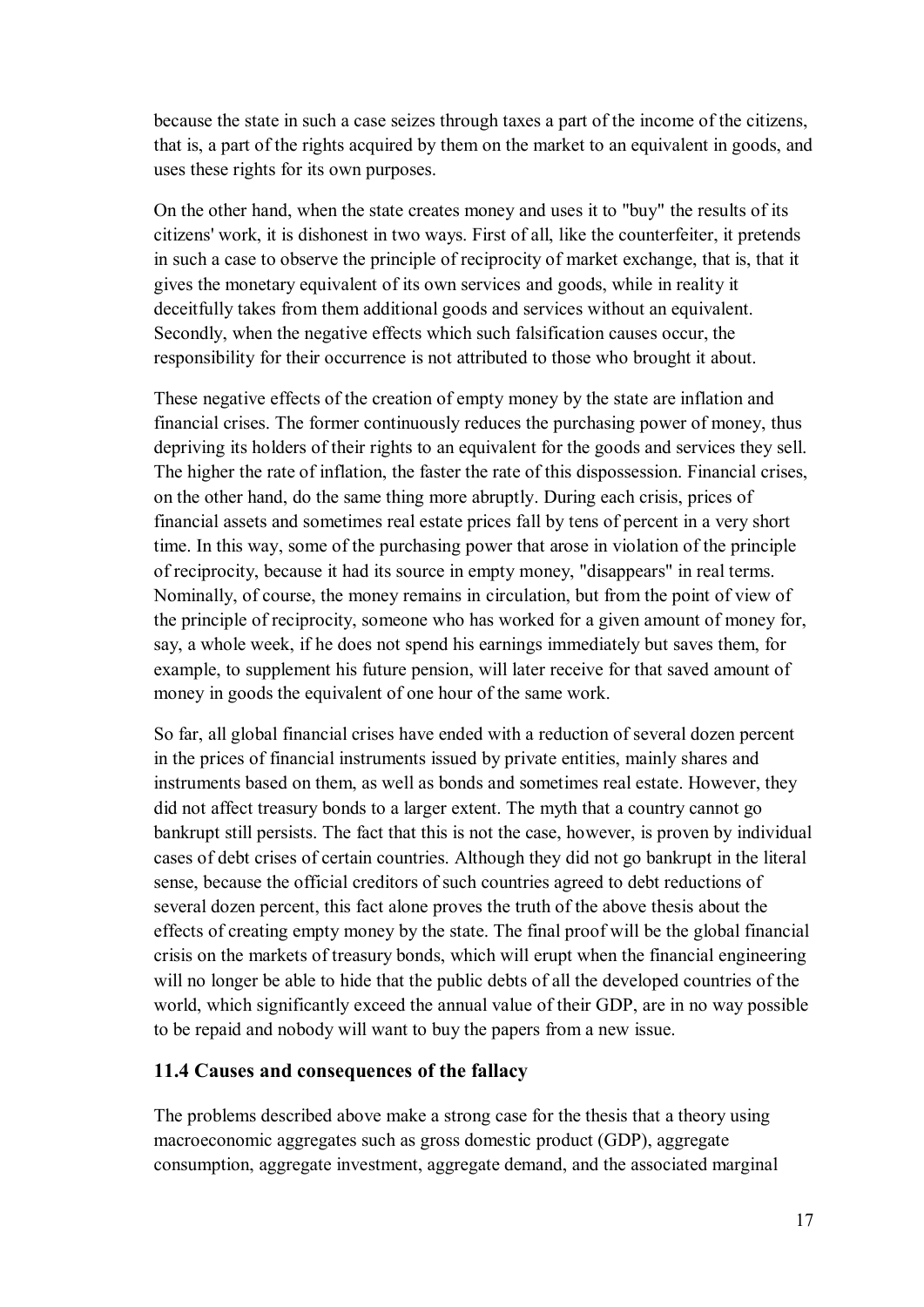propensities to consume and to save, actually falsifies the picture of socioeconomic reality rather than describing it. However, those who base their actions on this theory do not seem to be aware of it. It is only sometimes mentioned that GDP does not include the value of all goods and services, especially those traded in the so-called "grey" or "black" economy, as well as goods produced for own consumption. Another objection, raised for some time under the influence of feminist movements, is that the value of "unpaid" women's work is omitted in this aggregate<sup>17</sup>. However, no one is trying to undermine the very concept of GDP as a measure of wealth and determinant of economic development.

The basic reason for the lack of reflection on what is really behind the aggregate denoted by the acronym GDP is - as it seems - the dominant approach in macroeconomics, which could be called the holistic approach. In this approach, the national economy is treated as a single economic organism, similar to a living organism. It is tacitly assumed that this organism activates its productive forces and factor resources in order to produce as many goods and services as possible and consume them for its needs. What proportion of these goods and services ends up in the various organs of the organism is of little importance in this approach. In a living organism, the supply of individual organs is handled by the vegetative system, which does not require the intervention of consciousness. In an economic organism analogous functions are performed by market forces. In the living organism, the somatic system, the brain, controls the actions of the whole organism and its relations with the environment. In the internal affairs of the organism, the brain becomes involved only when it determines that one of its organs is diseased and not functioning as it should. The government behaves similarly in the economic organism. It makes sure that the whole organism produces as many goods and services as possible and becomes larger and more powerful. This is because it then has an easier time dealing with the environment. It intervenes in internal affairs when it finds that market forces are failing to ensure the efficiency of some of its organs, slowing its rate of growth, and that some action must be taken to set things right.

The logical consequence of such an approach, therefore, is that mainstream economists seek the best theory of the growth of the national economy as a whole  $18$ . The mechanistic approach to this development, which is expressed in various forms of the macroeconomic production function of the Cobb-Gouglas type, gives simple indications; the more employed and the better the utilization of production factors, the higher the rate of economic growth. It is therefore necessary to do everything to create

 $17$  A report published by OXFAM in January 2019 included such a statement: "If all the unpaid care work done by women across the globe was carried out by a single company, it would have an annual turnover of \$10 trillion 27 – 43 times that of Apple. Retrieved from: Public good or private wealth - Oxfam 2019 - Full Report.pdf, p. 12, from [https://oxfamilibrary.openrepository.com/bitstream/handle/10546/620599/bp](https://oxfamilibrary.openrepository.com/bitstream/handle/10546/620599/bp-public-good-or-private-wealth-210119-en.pdf)[public-good-or-private-wealth-210119-en.pdf.](https://oxfamilibrary.openrepository.com/bitstream/handle/10546/620599/bp-public-good-or-private-wealth-210119-en.pdf) accessed May 23, 2019.

<sup>&</sup>lt;sup>18</sup> A. Noga counted a total of 12 schools of macroeconomics in one of his teaching materials. Source : https://www.adam-noga.pl/publikacje/wsp%C3%B3%C5%82czesne-szko%C5%82y-w-makroekonomii. accessed 21 May 2019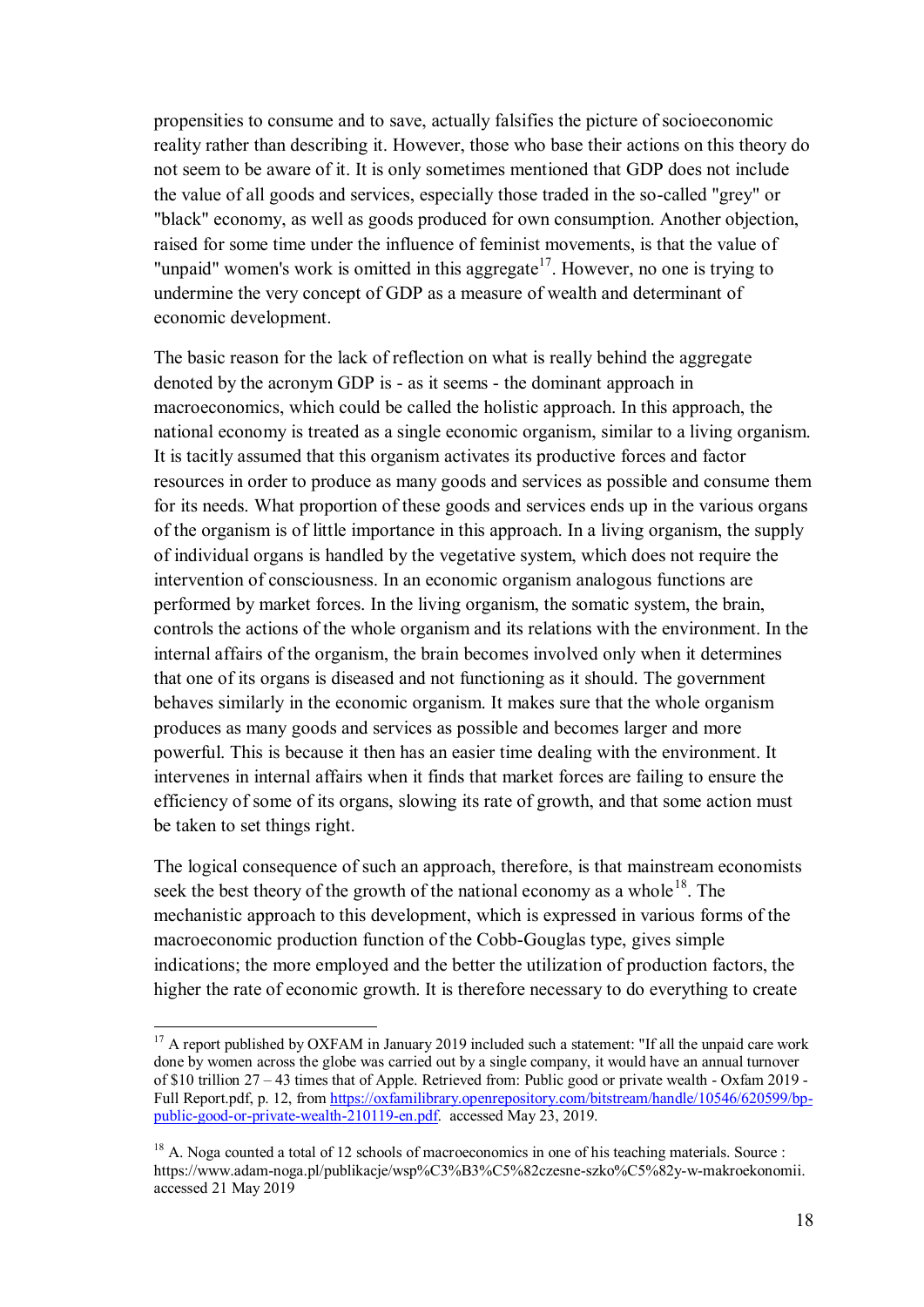as many jobs as possible and to utilize the productive potential of the economy to the greatest extent possible, because then the level of welfare measured by the value of GDP per capita will grow. But what is the inner content of what GDP represents in different political and socio-economic conditions is of no interest to anyone.

In this state of affairs, the fact that GDP does not properly reflect what is going on inside the economic organism does not seem to matter much. The holistic approach to the economy assumes that people can be treated in the same way as the individual organs of a living organism or the elements of an artificial system. And if the activity of each organ is subordinated to keeping the whole organism alive and ensuring its ability to achieve the goals of that organism, then - by analogy - the same can be applied to the economic activity of people. Their needs, like the physiological needs of the organs of a living organism, are important only insofar as they determine the possibility of the existence and functioning of the whole organism.

The logic of such an approach, however, is only apparent and relatively easy to contest. In a living organism, each of its organs has a different function from the others, and all of them together are physiologically subordinated to one overarching goal, which is the functioning of the whole system according to its purpose. The same is true in any artificial system composed of many interacting components, such as a watch, a car, a power plant, or a space shuttle. None of these components can either function independently outside the system, or act without interaction with the other components within the system, or - even less - act deliberately to the detriment of the system in a way that prevents it from performing the function for which the system was created.

This is completely different in an economic system. The elements of this system are living people, autonomous individuals, each of whom, without exception, possesses reason and will and always makes use of them. Each person, even though he usually lives in a social environment, is able to live and function both inside and outside an economic organism. In the former case, however, his actions do not necessarily depend either on what the other members do or on the condition of that organism. These factors are for each person only one of the objective elements of the state of the environment in which that person finds himself. This condition should be taken into account when deciding on the goal that a person sets for himself and the mode of behavior that leads to that goal. Such an aim, however, does not have to have any connection with the aims of others in the immediate or distant surroundings. It may even be completely contradictory to them. However, if people undertake some form of cooperation or collaboration with others, they do so only in order to achieve their own goals more easily.

There is no such thing as a common goal of existence and operation of an economic organism until such an organism takes the form of a separate state. Then, however, such a goal is formulated by a person or group of people in authority and imposed on others through legal coercion, as discussed in section 10.3. The fact that most people agree to play the role assigned to them in such a case does not, however, mean that everyone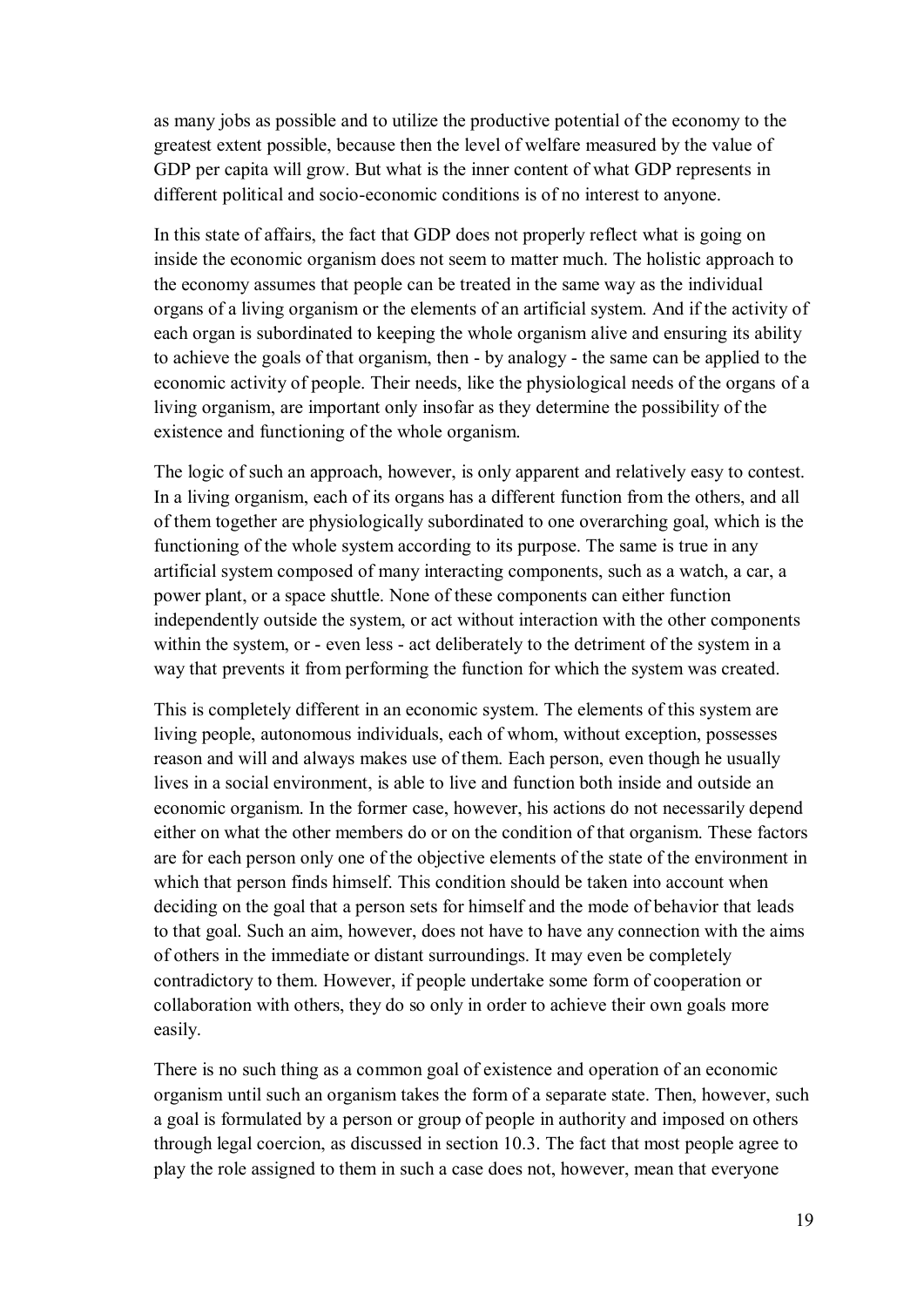approves of it. Irrespective of the number of people who disapprove of the policies pursued, and irrespective of the degree and form of their opposition to, or disapproval of, these "common goals," the fact that such people exist proves beyond any doubt that each such "element" of the economic system as man is fully autonomous and independent of that system. Moreover, under certain circumstances, such an "element" may fully consciously oppose what has been declared to be the goal of that system and take actions that harm that system. No organ of any living organism, let alone artificial systems, has such characteristics. This is what leads us to reject the holistic approach as a way of explaining economic phenomena in a market economy based on private property and on the principles of voluntary and reciprocal exchange.

A holistic approach can only be appropriate for an economy based on slavery, or for a communist economy where there is no private property at all and where the ruler decides how and to what extent the needs of his subjects are satisfied. Then, indeed, the main objective may be the maximum rate of GDP growth, which is determined only by technology and the stock of productive capital and the degree of utilization (exploitation) of labor. Formal equilibrium is ensured under such conditions by some system of distribution, such as a card system without the use of money, or an official system of prices and wages and a central cash plan providing an adequate supply of money. But does such a system have any relation to the actual size and structure of people's needs, or to their personal and economic freedom? To those in power in such states, of course, it has no relevance. At least until the subjects begin to revolt.

Having rejected the holistic approach to economic mechanisms, it is now worth explaining the reasons why the concept of GDP falsifies rather than explains reality. These reasons lie in Aristotle's separation of the sphere of human activity as a merchant from that as a consumer, and the assignment of different goals to each of these roles. Aristotle recognized that the merchant acts for profit, and those who buy from him do so in order to satisfy their human needs. This is how the division of economic agents into two distinct categories arose and is still used in economics today: households consumers of final goods - and businesses - producers of both intermediate and final goods.

This division has become one of the foundations of macroeconomic theory. In creating his theory, the father of macroeconomics, J.M. Keynes, starts from the value of output sold by the producer, and on this basis defines the subsequent macroeconomic quantities, which are aggregate income  $(Y)$ , aggregate consumption  $(C)$ , aggregate investment (I) and aggregate savings (S). The next step is a transition from the tautology Y=C+I and Y=C+S to functional relations between these aggregates, in which an important role is played by the marginal propensity to consume  $c = \Delta C/\Delta Y$ , and - its complement to unity - the marginal propensity to save  $s = \Delta S/\Delta Y$ . The value of the marginal propensity to consume, c, determines how much global income, Y, will increase if autonomous investment expenditures (I) increase by a unit. In the simplest version of the multiplier theory of growth,  $\Delta Y = 1/s^* \Delta I$ .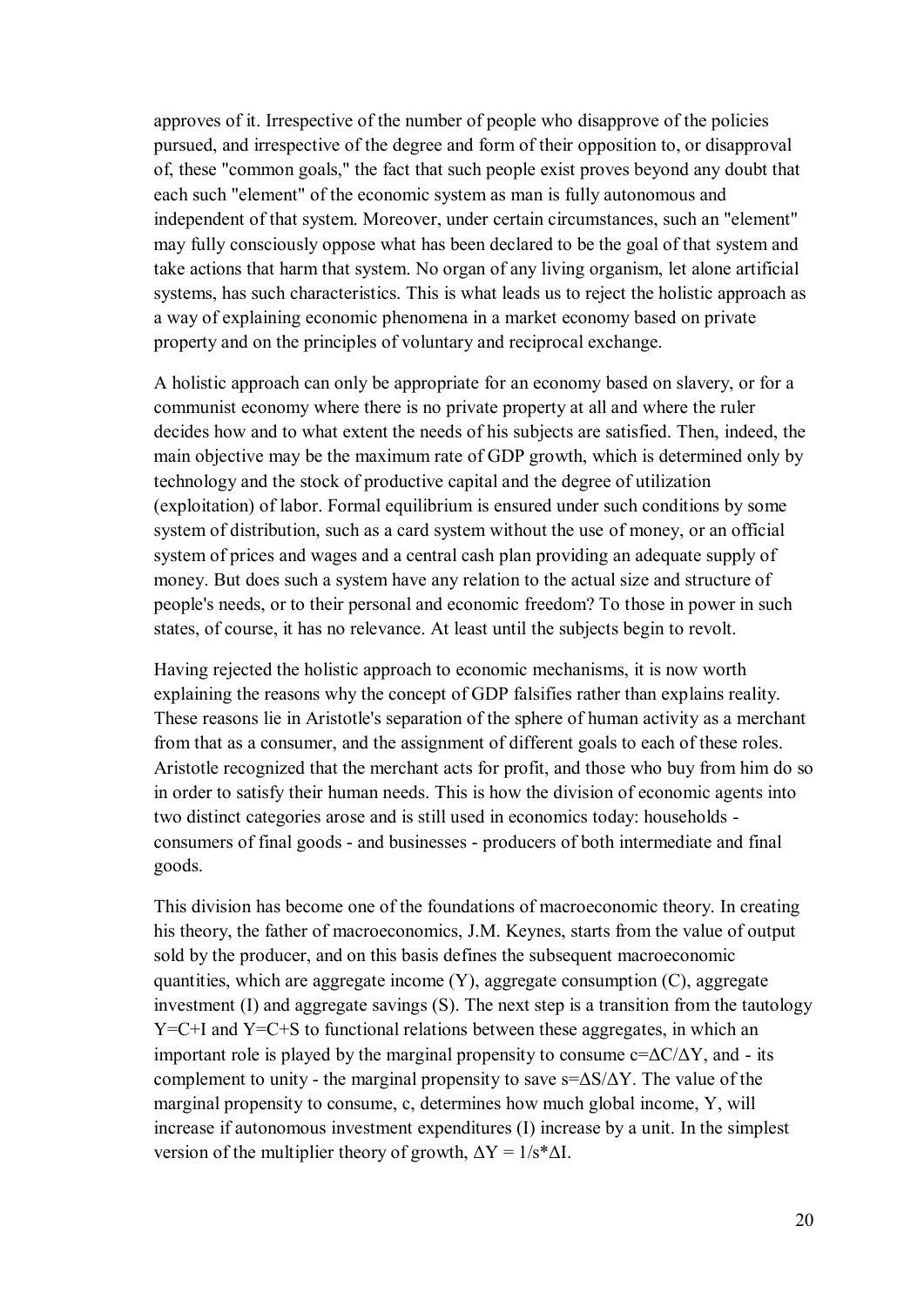Since Keynes, of course, many modifications have been made to his theory, including the multiplier theory, and no one today claims that if households save, say, 10% of their additional income (s=0.1), then the investment multiplier is 10. But this is not the point. The real problem lies - as mentioned above - in the division of the economy into the sphere of consumption and savings and the sphere of production and investment. And the division into these two spheres determines whether or not Keynes's theory is formally correct.

Keynes writes about the issue this way (Keynes 1936, p. 61-62): "Thus any doubts about the meaning of *saving* must arise from doubts about the meaning either of *income*  or of *consumption. Income* we have defined above. Expenditure on consumption during any period must mean the value of goods sold to consumers during that period, which throws us back to the question of what is meant by a consumer-purchaser. Any reasonable definition of the line between consumer-purchasers and investor purchasers will serve us equally well, provided that it is consistently applied. Such problem as there is, e.g. whether it is right to regard the purchase of a motor-car as a consumer-purchase and the purchase of a house as an investor-purchase, has been frequently discussed and I have nothing material to add to the discussion. The criterion must obviously correspond to where we draw the line between the consumer and the entrepreneur." And he further adds (p.63): "Thus any set of definitions which satisfy the above conditions leads to the same conclusion. It is only by denying the validity of one or other of them that the conclusion can be avoided."

Well, I will make use of Keynes's caveat and negate the validity of the definition of consumption and investment he gave in his work. For, indeed, Keynes did not give any. The nonchalant assertion that any definition of the line between purchaser-consumer and purchaser-investor can be equally useful, provided it is consistently applied, offends the seriousness of science. If such a "scientific" method of definition were applied, for example, in zoology and anthropology, then the adoption and consistent application of the number of legs as a criterion for division would allow all bipedal beings to be considered human beings.

The lack of an unambiguous criterion distinguishing consumers from investors is therefore the first reason why the macroeconomic theory of economic growth based on the Keynesian concept of aggregate income and its components is flawed and actually falsifies the picture of economic reality. Such a criterion, moreover, cannot be found. It cannot be the type of commodity, since, as Keynes rightly points out, it is impossible to decide whether the purchase of anything is an investment or consumption. Nor can the criterion of distinction be the person of the purchaser, since - apart from the obvious case of the so-called legal persons, who are certainly not consumers stricto sensu - all natural persons are consumers regardless of whether in their professional life they play the role of producers, employees or performers of any so-called freelance profession.

In the absence of an unambiguous criterion, there remains only arbitrariness in considering a given category of purchasers as producers or consumers. This is of little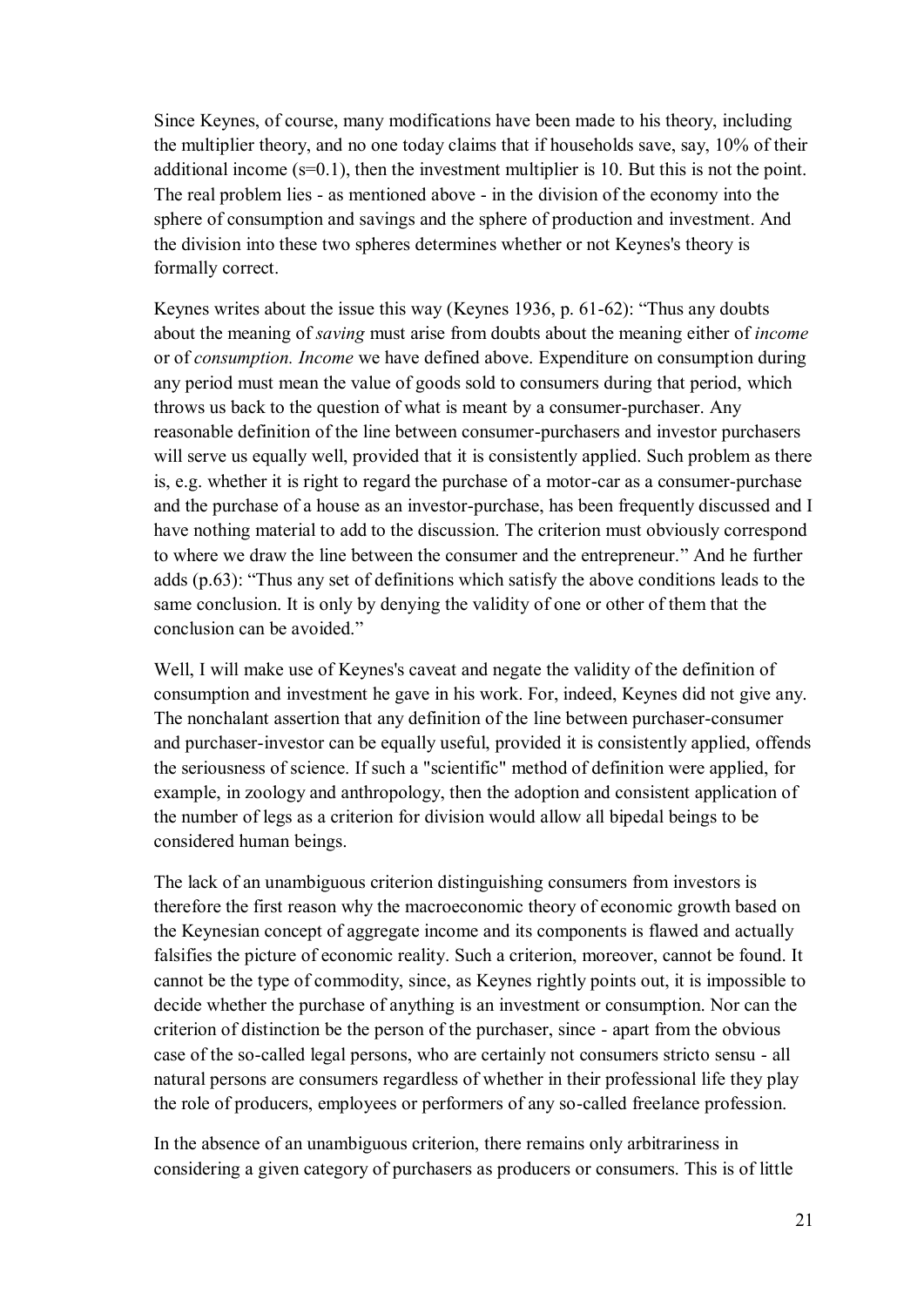importance when considering the current value of aggregate income and its distribution between consumption and investment, since this does not affect the amount of income. It becomes important, however, when we turn to the theory of economic growth, which is supposed to explain the mechanism and factors of growth of aggregate income.

Let us demonstrate the implications of such a Keynesian-type theoretical approach on a simplified model of a closed economy without government. Suppose that GDP, the present-day equivalent of Keynesian aggregate income, in two countries of similar size and socio-economic structure is 100 currency units (CU). Suppose further that in both countries there are a similar number of architects who spend 10 CU each on their various needs and that in both countries capital companies, and hence non-consumers, spend CU20 each on their needs. The rest of current production is bought by "ordinary" people. The countries differ only in that in the former architects are counted consistently as entrepreneurs, and in the latter as households. Finally, suppose that the proportions of GDP distribution in the two countries are unchanged for a long time, with the result that the marginal propensity to consume and the marginal propensity to save are each equal to their respective long-run averages.

Under these assumptions, according to the macroeconomic approach, the current value of GDP - that is, Keynesian aggregate income, Y - is subject to a distribution between consumption, C, and investment, I, as follows:

In country A:  $C = 70$ , I = 30,

In country B:  $C = 80$ , I = 20.

Thus, from the definition of savings,  $S = Y - C$ , it follows that in country A it amounts to 30 and in country B it amounts to 20. Thus, by assumption, the marginal propensity to consume, c, in country A is 0.7 and in country B it is 0.8, and the marginal propensity to save, s, is  $0.3$  and  $0.2$ , respectively.

If, under these conditions, in both countries, there was an autonomous increase in investment by, say, 5, then the GDP growth,  $\Delta Y = 1/s^* \Delta I$ , would be 16.67 in country A and 25 in country B. Leaving aside the issue of lack of substantive justification for the very idea of multiplicative GDP growth, and thus for the value of such growths, which will be discussed below, the difference in effect is significant only because the same group of subjects is consistently qualified differently in one economy than in the other. Does this make sense?

Now let's look at the second reason for the falsity of Keynesian growth theory. Let us begin with its original version, the one formulated by Keynes himself. He writes as follows (Keynes 1936, p.115): "Let us define, then, dCw/dYw as the marginal propensity to consume. This quantity is of considerable importance, because it tells us how the next increment of output will have to be divided between consumption and investment. For  $\Delta Y_w = \Delta C_w + \Delta I_w$ , where  $\Delta C_w$  and  $\Delta I_w$  are the increments of consumption and investment; so that we can write  $\Delta Y_w = k \Delta I_w$ , where  $1 - 1/k$  is equal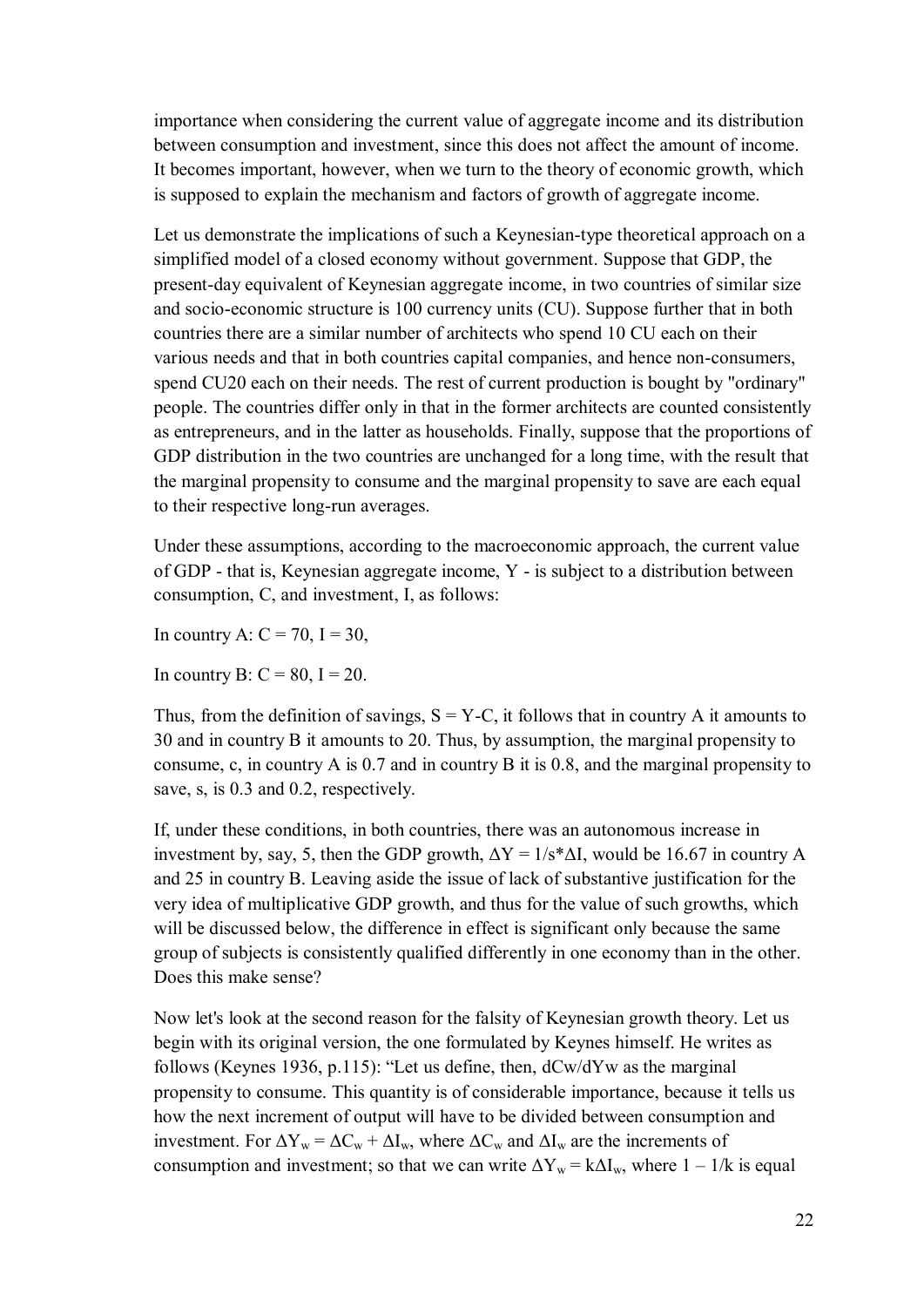to the marginal propensity to consume. Let us call k the investment multiplier. It tells us that, when there is an increment of aggregate investment, income will increase by an amount which is k times the increment of investment."

What is striking about this passage is the rather odd way in which Keynes moves from a formula for the ex post division of incremental income  $(\Delta Y_w)$  into incremental consumption ( $\Delta C_w$ ) and incremental investment ( $\Delta I_w$ ), to a formula showing the dependence of incremental income  $(\Delta Y_w)$  on a multiplier k and incremental investment  $(\Delta I_w)$ . The multiplier k is not defined explicitly, but as part of a formula for the marginal propensity to consume. If we denote the marginal propensity to consume by the usual symbol c, the formula should be written as  $c=1-1/k$ . After an appropriate transformation, we obtain the proper definition of the investment multiplier  $k=1/(1-c)$  or  $k=1/s$ .

This, however, is not what is most important in Keynes's somewhat convoluted argument. Far more important is the fact that he has made a cardinal error in reasoning. If we disregard the lack of definition of both consumption and investment, then there is no objection to either the concept or the interpretation of the marginal propensity to consume, which Keynes defines as the less-than-unity relation dCw/dYw. This economic category numerically expresses the logically defensible regularity that for every unit of additional income, less than a unit is spent on consumption. Thus, according to Keynes's definitions, this relationship should be written as  $\Delta$ Cw=c\* $\Delta$ Yw, that is, as a function in which the increment of consumption,  $\Delta$ Cw, is a dependent variable on the increment of income, ΔYw. And since the incremental income is divided into a consumed part and an invested part, so the rest of the income increment must turn into an incremental investment, which should be written as  $\Delta Iw=(1-c)^*\Delta Yw$ , or  $\Delta Iw=s^*\Delta Yw$ . In this expression,  $\Delta Iw$  is, of course, also a dependent variable on incremental income.

Thus, if we accept the validity of the Keynesian definitions of income, saving and investment, and the marginal propensity to consume and the marginal propensity to save, which satisfy the  $c+s=1$  condition, then both consumption and investment must be considered as a function of income. In other words, both consumption and investment increase only when income increases. This is an obvious truism. Keynes, however, accepted the first of these relations as true, while in the second he swapped roles between the dependent and independent variables, without even trying to justify such an operation, and came up with the result that  $\Delta Yw=\Delta I/s$ , i.e. that the increase in income depends on the increase in investment. This is an unacceptable violation of the rules of logical inference. For from the true statement that A is the cause of B, it cannot follow that B is the cause of A. Such an implication is false. The lack of substantive justification for such a "maneuver" becomes completely irrelevant in light of this.

These two features of the Keynesian approach, voluntarism in defining the key variables of the theory, and a logical fallacy in reasoning, make the Keynesian theory of economic growth false. It must therefore be rejected despite its apparent elegance and logic. The sooner this is done, the lesser will be the social, economic, and ecological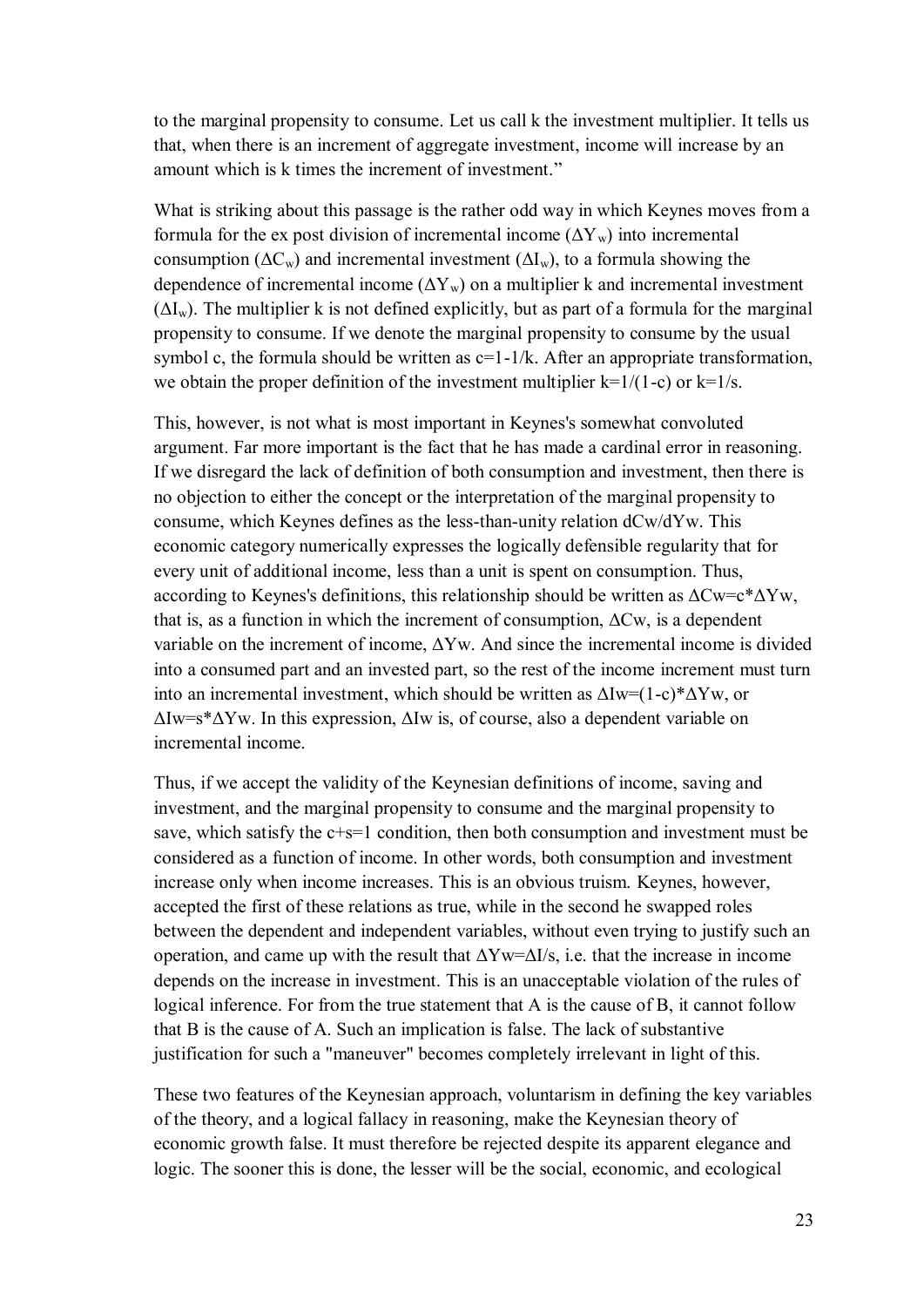damage caused by regarding economic growth and full employment as fetishes of economic policy. Their result is the type of economy that dominates the modern world, which should be called a junk economy based on the principle of deliberate waste.

The basic principle of rationality dictates that all goals should be achieved with as little effort and resources as possible. The application of this principle in practice has always manifested itself in efforts to make all reusable goods as solid and durable as possible, and to ensure that nothing is wasted from those that are used once. As a result, there was for centuries no need for landfills, since the concept of "garbage" had virtually no real content. The solidity of durable goods made it possible to save both labor and the raw materials and supplies required to produce them, while at the same time allowing people to satisfy their needs for longer periods of time. The resources thus saved lasted longer, and people's time and effort could be used to improve their quality of life in spheres other than goods and services. Economic activity based on such principles also did not harm the environment.

It was not until the eighteenth century that the first praise of the profligacy of the rich as a condition for economic development appeared in the form of the allegorical "Fable of the Bees" (Mandeville 1957). The argumentation used in this fable soon gained recognition among the founding fathers of political economy and was incorporated into that science in the form of the thesis of the invisible hand of the market, which translates the selfish pursuit of profit maximization into benefits for all. Ultimately, the virtue of frugality and restraint in the use of all resources was sacrificed on the altar of economic growth and full employment in macroeconomics, which began with Keynes's theory. Here, the thesis of profit maximization as the goal of economic activity was covered by the thesis of economic growth and full employment as the basic condition for increasing social welfare. The determinant of this welfare is, of course, the consumption of goods and services.

In order to increase this consumption, more and more disposable goods are introduced, packaged in single-use, disposable packaging. In places where goods are used repeatedly, their durability and reparability are deliberately limited, and ever newer models are introduced, using marketing techniques that encourage people to buy on a "must have" basis $19$ . The result is a constant pursuit of what is newer, which is like chasing the horizon. A side effect of this policy is, on the one hand, the growing mountains of modern garbage, both in the form of things that still work but are no longer wanted, and disposable packaging and wasted food, which require ever greater expenditures on their disposal. On the other hand, there is the growing compulsion to work in order to earn money for what everyone "must have". In this way, modern people, stupefied by intrusive and ubiquitous advertising campaigns, become of their own free will slaves to things, and the "more to have" attitude more and more effectively replaces the "more to be" attitude. At the same time, this "more to have"

<sup>&</sup>lt;sup>19</sup> One of the dumbest marketing ploys to get people to buy is the slogan "the more you spend, the more you save".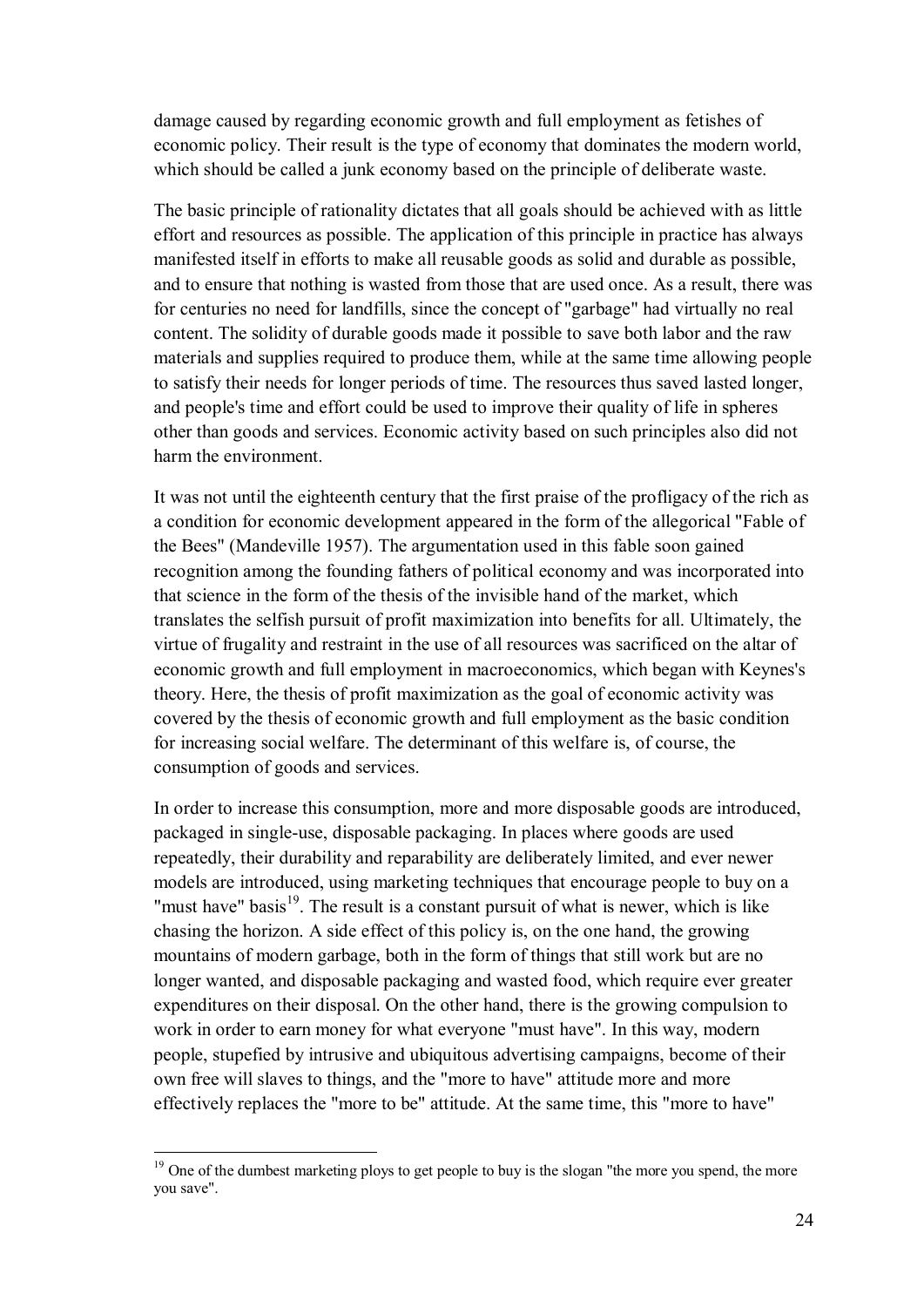usually means "more unnecessary things". To find out, it is enough to look into any child's room, any closet, any attic or anyone's basement.

There are many indications that unless there are radical changes in the approach to socio-economic issues, among the many terms describing modern civilization there will eventually remain one absolutely true: a civilization of death and garbage.